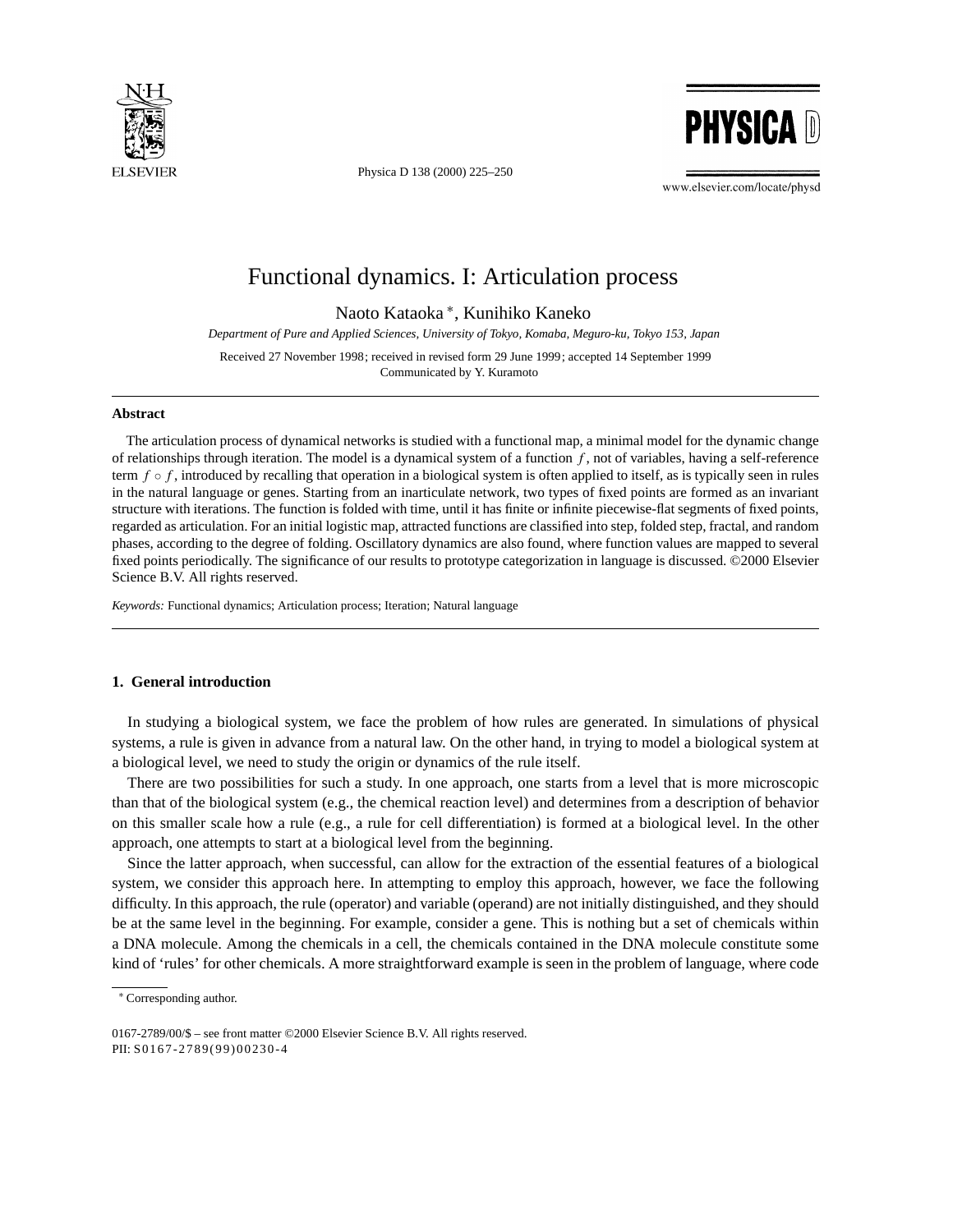and encoding are not distinguished at a descriptive level. If a language were nothing but a signal (as is the case for the emergency calls of birds), there would be no need to distinguish code from encoding. However, it is thought that there is something called 'encoding' within our language. In spite of the conviction that there is meaning in an uttered phrase or piece of text, this meaning can be described only at the code level. Although in describing encoding, it is represented by a set of codes, the encoding in the natural language needs something beyond such a set. (See Section 2 for discussion on language.)

In view of the above considerations, it would seem that we need to construct a model in which the rule (operator) is not initially separated from the variable (operand). In the case of language, we have to start from a model without distinction between code and encoding. Since a rule is not distinguished from the entity to which the rule is applied, the operation of a rule can be applied to itself. Hence, one has to consider 'self-reference' seriously. As will be seen, we consider the dynamics of networks of relationships. These dynamics are formulated in terms of the dynamics of function, instead of dynamics of variables. In this formulation, self-reference is expressed by the operation of the function on itself (i.e.,  $f \circ f(x)$ ).

The second problem in a biological system is the emergence of symbols, made possible by 'articulation' of continuous objects. Here, 'articulation' means the categorization of the words or molecules. Although this categorization is usually used as a classification of some elements at the same level into some groups, the inseparability of the rule and the variable has to be considered, as pointed out in the discussion of the first problem. Thus, the articulation is used to describe a categorization of words and rules. Through the dynamics of networks of relationships of objects, some object begin to act as a symbolization of other objects. This can be seen in the emergence of 'information carrying molecules', such as DNA, and in the emergence of language with some symbols. Once the symbols are formed, they remain as stable objects, while connections to such symbols are formed as relatively stable relationships. In the present paper, the process of articulation is studied through the dynamics of functions.

The third problem in the study of a biological system is understanding the formulation of a rule to change the relationships among objects. Such a rule leads to dynamics of the symbols, but it also refers to the object assigned to the symbol. For example, rules for differentiation are formed in reference to genes (symbols) in DNA, but these rules also can depend on other chemicals associated with the genes. Although grammar consists of rules concerning symbols, often these rules are not completely syntactic, but rather depend on the objects that are assigned to symbols.

The fourth problem is that of hierarchical rule formation, as is seen in the development process of an organism or in the language. Here the dynamics of the changes of the rule itself emerge as a meta-rule.

The fifth problem is understanding the formation of a 'social' rule among some subjective, tissues or organs. The 'society' of 'units' is assumed to have a common rule. On one hand, this rule is given from the form of the whole society, and on the other hand, it is generated from the concurrence among some units.

In a series of papers, we attempt to construct a mathematical framework that solves the above five requisites. In this, the first paper of the series, we consider the basic structure of the functional map, and discuss the articulation process. The third and fourth problems, which are more central to the present formulation, will be discussed in the next paper. The fifth problem will be discussed in a third paper.

## **2. Introduction**

Before discussing our model and the results of articulation dynamics, we briefly mention our motivation in connection with the study of language. Since some epistemological understanding are necessary to study natural language, we briefly review trends in the philosophy of language.  $<sup>1</sup>$ </sup>

<sup>&</sup>lt;sup>1</sup> If the reader is mainly interested in functional dynamics as a dynamical system, one can skip the following arguments and jump to the last six paragraphs of this section.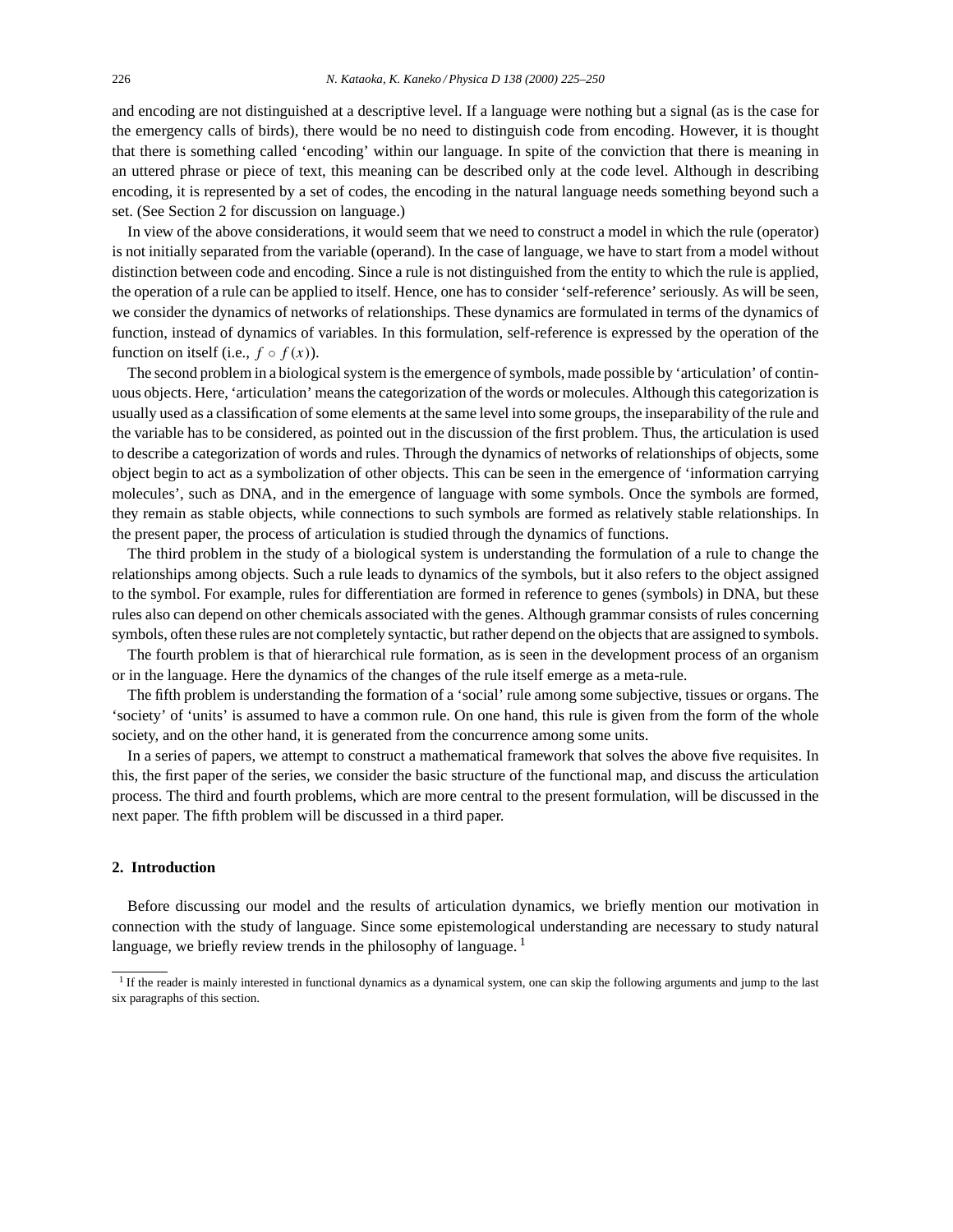Although a logical model for language was extensively studied from the 1920s to the 1950s in the context of 'logical positivism' [1,2], this approach could not cover the entire area of cognition or semantics. Theory-laden nature of measurement [3] and the position of the real world in the theory then led to a shift from 'logical positivism' to 'logical negativism' [4]. There, it has been recognized that a theory of natural language is not sufficient without the concept of cognition. By this recognition, new trend in the language theory started, i.e., the theory of the 'speech act' (usage of language), which focuses on 'intention' [5,6]. This theory, however, is grossly insufficient given the diversity of utterances. In the logic-based theory, the problem of how the continuous world can be represented by combinations of finite words is not addressed. In the theory, only minimal elements and rules governing these elements from the outset are included.

In contrast to the above theories, 'structurism' attempts to attack the background of language [7]. In structurism, one focuses on how continuous objects are articulated into words, depending on the structure of all other words. However, this theory deals only with 'static' structure, and can only describe a 'snapshot' property of the language mechanism, which indeed has developed from each individual's birth and evolved historically since its origin. There are some philosophical discussions [9] with regard to replacing a theory of the static structure of language by a theory including dynamics, but these remain speculative, without any concrete mathematics. A mathematical model for epistemology or articulation dynamics is necessary to study natural languages. However, in a mathematical model we cannot deal with cognition directly. Thus, a 'detour' is needed to understand the underlying basic structure of languages.

Since phones and letters are only signs, it is not possible to distinguish a code from the encoding entity. There is only a circulation of signs. The code–encoding relation is decided by correspondence to the real world, although the dynamics of signs seems to be self-driven at the descriptive level too.

The dependence of the rules imposed on signs upon the description level is evidenced by the existence of dictionaries. This existence implies that a sentence cannot be produced only from the formal logic. If all sentences were made logically, dictionaries would be much thinner or perhaps would be unnecessary. The role of dictionaries shoulder the redundancy in language, which is beyond the formal logic. This redundancy is related to cognition and derives from the uniqueness of our world. Hence, this redundancy shown by the existence of dictionary has to be considered seriously for the study of cognition. In addition to redundancy, an important characteristic of dictionaries is the circulation among words. A word is described by other words, which are, in turn, described by still other words. In other words, there are self-referential relations among signs. This self-referential structure is taken into account for our 'detour' of understanding the basic structure of language systems.

However, if we focus only on the static network of words, the detour is not relevant to the study of cognition. The static network that has already been articulated is only a snapshot of language. To study the static structure of language, we need a database of existing languages, which we cannot include in our preliminary study with an abstract mathematical model. Rather, in our study, we focus on some universal structure that the articulation in dynamical networks possesses, from which we regard the articulation process of cognition as one important aspect of the natural language. Of course, this is a difficult problem that cannot be solved in a single paper. Here we present a first attempt at solving this problem by introducing an abstract model for a dynamical network and study a class of general phenomena.

In previous studies of natural language, it is common for code and encoding to be divided. The celebrated theory of code is the 'generative grammar' [8], while 'cognitive semantics' [10] is a theory for the encoding.

For the study of codes, generative grammar deals with transformation of words and sentences. Given a formal system, such transformations are classified into several classes [11], according to computation theory. Study of generative grammar has succeeded in describing how an already described language is structured. However, this is just a one-way flow from the phones or letters to the language structure. Natural language cannot be generated only by this language structure. To produce a sentence, it is inevitably necessary to refer to the real world. If we have to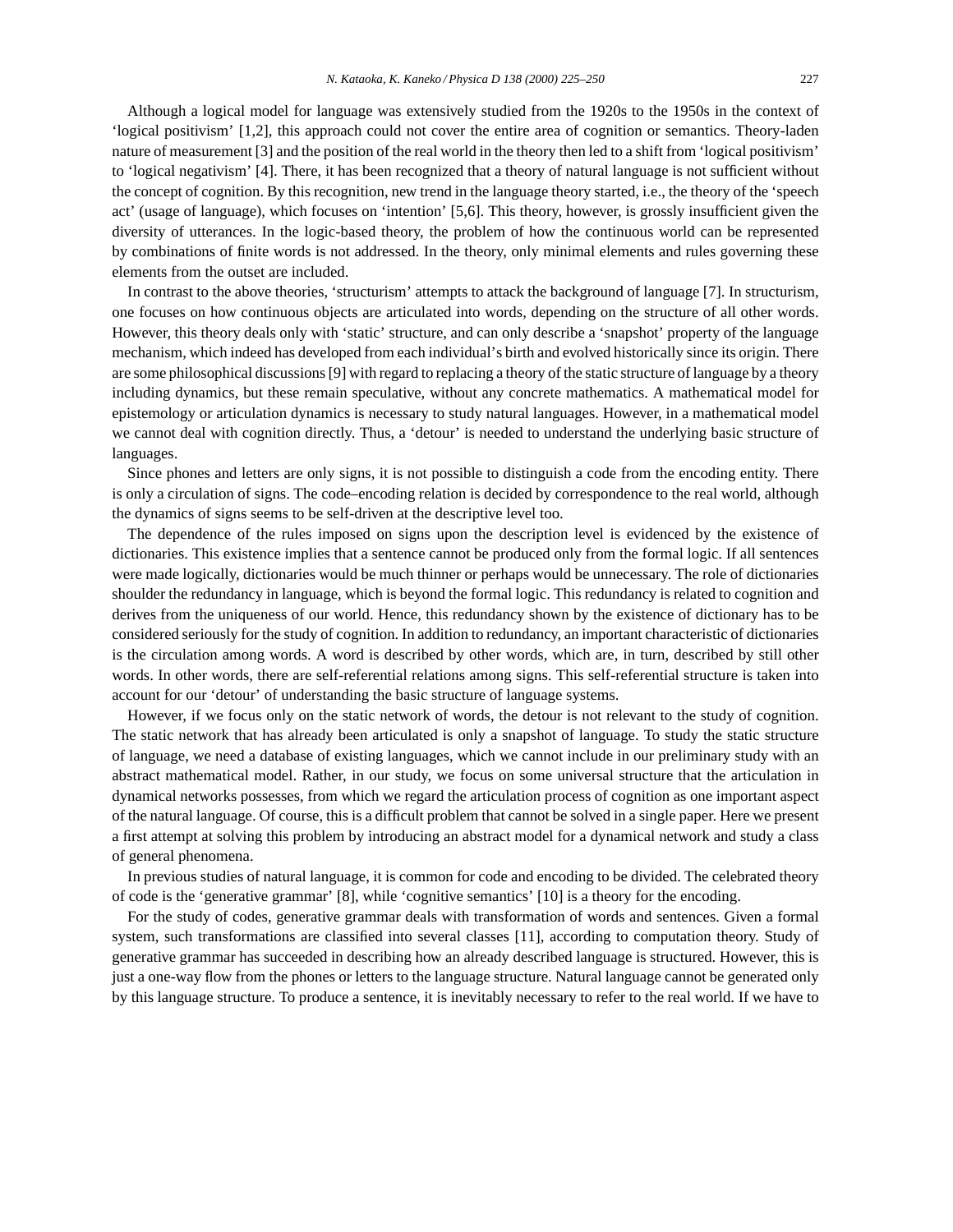refer to real world structure in order to produce sentences, the syntactic rules must be complemented by additional cognitive rules in order for a machine to be able to speak or a program to be able to write. Thus, a theory or a model of articulation of language is necessary, e.g., to construct a machine which can use language.

In this respect, cognitive semantics deals with the structure of the linguistic network among words, which is preserved and constructed through the iteration. It is proposed that there is semantic structure (a network of category, or a set of sets of words), which is formed through these iterations and is robust to some degree. This semantic structure is an articulation of the real world. Although a category is a set of words, it is not decided only from properties of objects, but also through cognitive processes. Because of this property of a category, it is not the case that all the words in the category have the same status, and thus there is asymmetry in the structure of the category derived from cognition. A reference element which is suitable for the cognitive process (restricted physically, socially and so on) is called a 'prototype' [10], while other elements in the same category can have various status. The repeated use of language produces a semantic network of category whose prototype is essential to the articulation in the language.

In communication it is essential that some entities are identified through iteration which is restricted, for example, by cognitive, physical, social and common laws. Iteration gives the foundation of the language. If the language were not formed through iteration, it would be destroyed into fragments like those Borges [12] imagined or in Finnegans Wake. Some iteration processes preserve meaning, while some others alter existing meanings. With the confliction of these two processes, one can describe something already described, while one can also think about what has not yet been described. By iterating encoded words in a language network, such a network is formed as a connection of codes.

A fuzzy logic can be one of the tools to extract semantic structure, because each element which belongs to the category can have a different status. However, semantic structure formed through the cognitive process has a dynamical aspect, and hence a fuzzy 'logic' is not sufficient to deal with it. To consider cognitive and semantic processes, a dynamical model of fuzzy logic [13] and a dynamical network of proposition in a fuzzy logic as a functional form [14] have been proposed. However, to study the duality between rule and code directly, we must avoid such a logic-based approach. Starting from an inarticulate system without logic, the emergence of articulation is studied in this paper, while the emergence of rule (logic) is studied in the next paper, II.

To sum up the long discussion so far, we have to study a system having following features: (a) networks of relationships change in time, (b) rules (operators) and variables (operands) are not initially separated, (c) the rules (operators) are applied to themselves, since operands are not separated, (d) through the iteration of the rules (e.g., the use of language), some robust structure in the network is formed, by which the roles of operators (rules) and operands are separated, (e) from continuous objects, discrete symbols are formed through the iteration of the rules to change the network of relationships.

To represent an inarticulate network mathematically, we adopt a function (network) instead of a variable, as its minimal element (word). This function  $x \to f(x)$  can represent the network of relationship, or a filter from inputs to outputs. With this representation by a function, the application of a rule to itself is represented by the self-reference term  $f \circ f(x)$  so that the relationship  $x \to f(x)$  is applied to  $f(x)$  itself. Since the operand of the function is the function itself in this term, the operator and operands are not separated.

In addition to the robust structure with respect to iteration, the language has ability to create variety. Objects indicated by codes can vary in context and in time. Also, if a novel object, which has not existed before, appears, language is able to refer to it. Conversely, we can describe only what our language can approach. In spite of this restriction, we can always face new objects in a new manner. Hence the network structure in language has variability to support such diversity. To cope with such variability, a dynamics of the function  $f(x)$  will be introduced into our model so that the relationship  $x \to f(x)$  can change dynamically. We study the evolution of the function  $f_n(x)$  at time step *n*, following functional dynamics depending on  $f_n(x)$  and  $f_n \circ f_n(x)$ .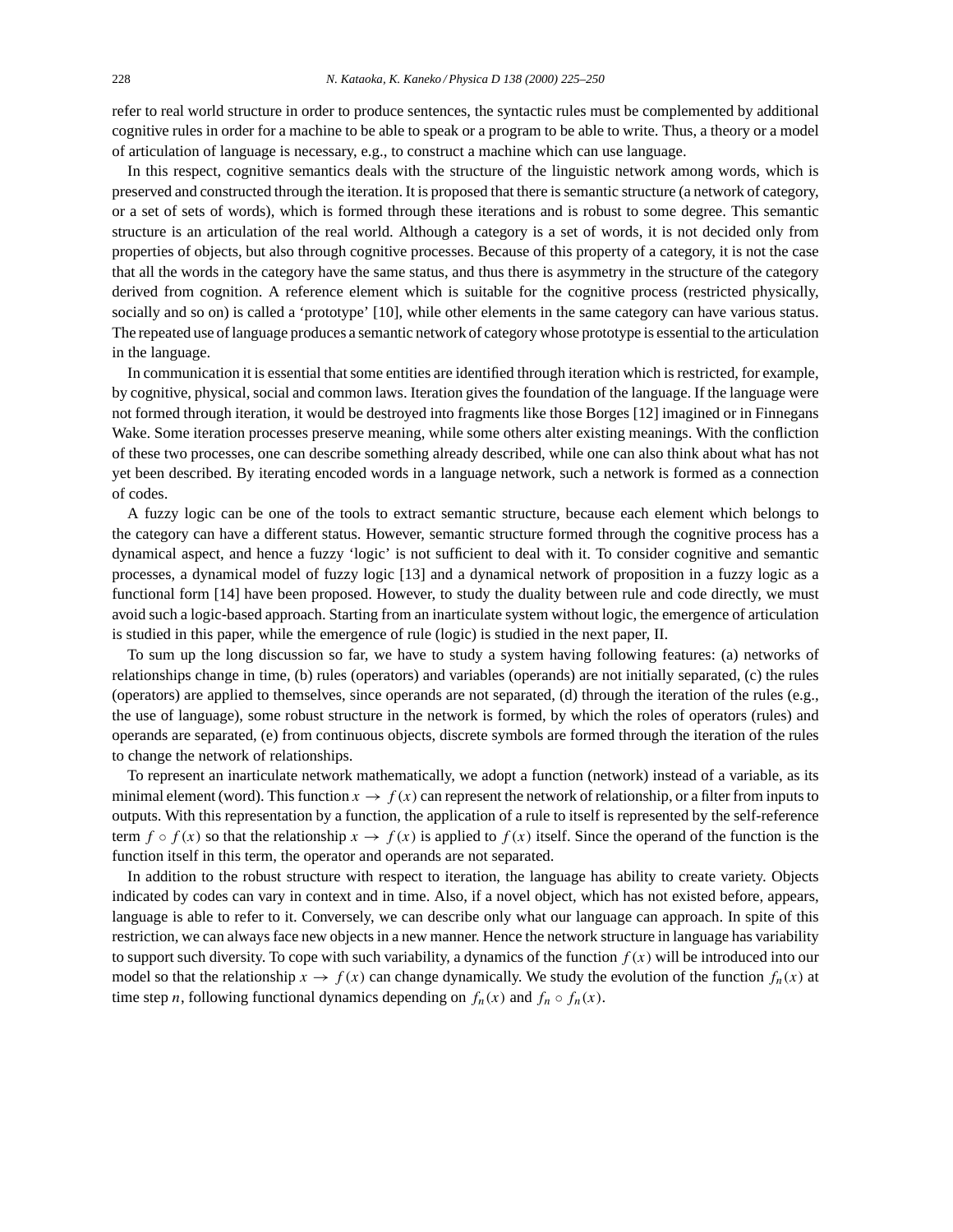By taking a continuous variable x, the problem of articulation will be studied as a classification process how  $f_n(x)$ converges to distinct intervals in each of which  $f_n(x)$  takes a different constant value. For a given value  $a = f_n(x)$ the inverse set  $I_n = f_n^{-1}(a)$  is given as an articulated class. This means that the filter articulates the continuous world x into some segments according to the value  $f_n(x)$ .

This paper is organized as follows. We propose a model of the articulation process in Section 3, where a map for a function  $f(x)$ , not for a variable x, is introduced. The dynamics of this function are given by a balance between the original map  $f(x)$  and its iteration  $f \circ f(x)$ . As a preliminary step for later studies, we discuss some elementary properties of these functional dynamics in Sections 4 and 5. In Section 4, we discuss the case in which the dynamics are given only by  $f \circ f(x)$  to clarify periodic dynamics of the network. In Section 5, we discuss the simplest case with a monotonic function, to understand the minimal articulation property of our dynamics. In Section 6 we choose a single-humped map as an initial function to understand the articulation process balancing between self-reference and diversity. The limiting forms of the functions are classified in Sections 7 and 8 by introducing several quantities characterizing stepwise, fractal and other singular functions. A self-folding mechanism is discussed in detail. Periodic solutions in this model are given in Section 9. Summary and discussion are given in Sections 10 and 11.

The possible class of behavior in our functional dynamics is not restricted to those discussed in the present paper. Here, we discuss only periodic structures generated by isolated fixed points. Indeed, a method to determine periodic points mapped to continuous fixed points is presented in a subsequent paper, where hierarchical rules to change rules will be organized in our functional dynamics [15].

# **3. The model**

As a minimal model of the dynamics of articulation or categorization, we introduce a functional dynamics. Here a function represents a relation among elements that can be words, chemicals, and so forth. In this abstract model, a function corresponds to a network consisting of directed elements. We study some characteristic features of functional dynamics with the iterated application of the function to itself.

Given an initial network, it evolves according to a transformation rule that is determined by the shape of the network itself. On one hand, the function is postulated to have a self-referential property through the operation of the function on itself. On the other hand, the function is required to have the ability to exhibit diverse behavior to drive the network to include a variety of elements.

Here, we consider a minimal model with a transformation rule possessing both a self-referential structure and some driving mechanism leading to diversity. For simplicity, we restrict the initial network to that represented by a one-dimensional map, i.e., a one-variable function. This means that each point x' is mapped to a point  $f(x')$ . In other words, the function  $f(x)$  represents the connection between a point in the inarticulate network x and another point  $f(x)$ . The function  $f(x)$  determines a network of relations among words. By setting some initial relations through an initial function, we study how the network spontaneously grows and generates articulation from the initial inarticulate network. As the dynamics of the network, we postulate that the form of the function changes through reference to the function itself. This self-reference is represented by the application of the function to itself, given by the term  $f \circ f(x)$ . Another and equivalent possible interpretation may be made by regarding the function  $f(x)$  as a filter from the input x to the output  $f(x)$ . In a biological system, the filter is changed in time by some feedback process from its output. We try to capture the nature of the self-feedback process due to the output and its influence on the filter itself as the simplest form of self-reference.<sup>2</sup> Now the evolution of the function is written as

<sup>&</sup>lt;sup>2</sup> In the case of a filter, the term  $f_n \circ g(x)$  may be more relevant, with a given external function  $g(x)$  representing the nature of the external world (environment). Indeed, we have carried out some simulations for such a model, but the class of phenomena and concepts to be presented here appear in this case too. Another extension necessary with the above interpretation may be the use of sequential dynamics rather than parallel change for all x. As mentioned in Section 11, some structures to be presented are also relevant to this extension.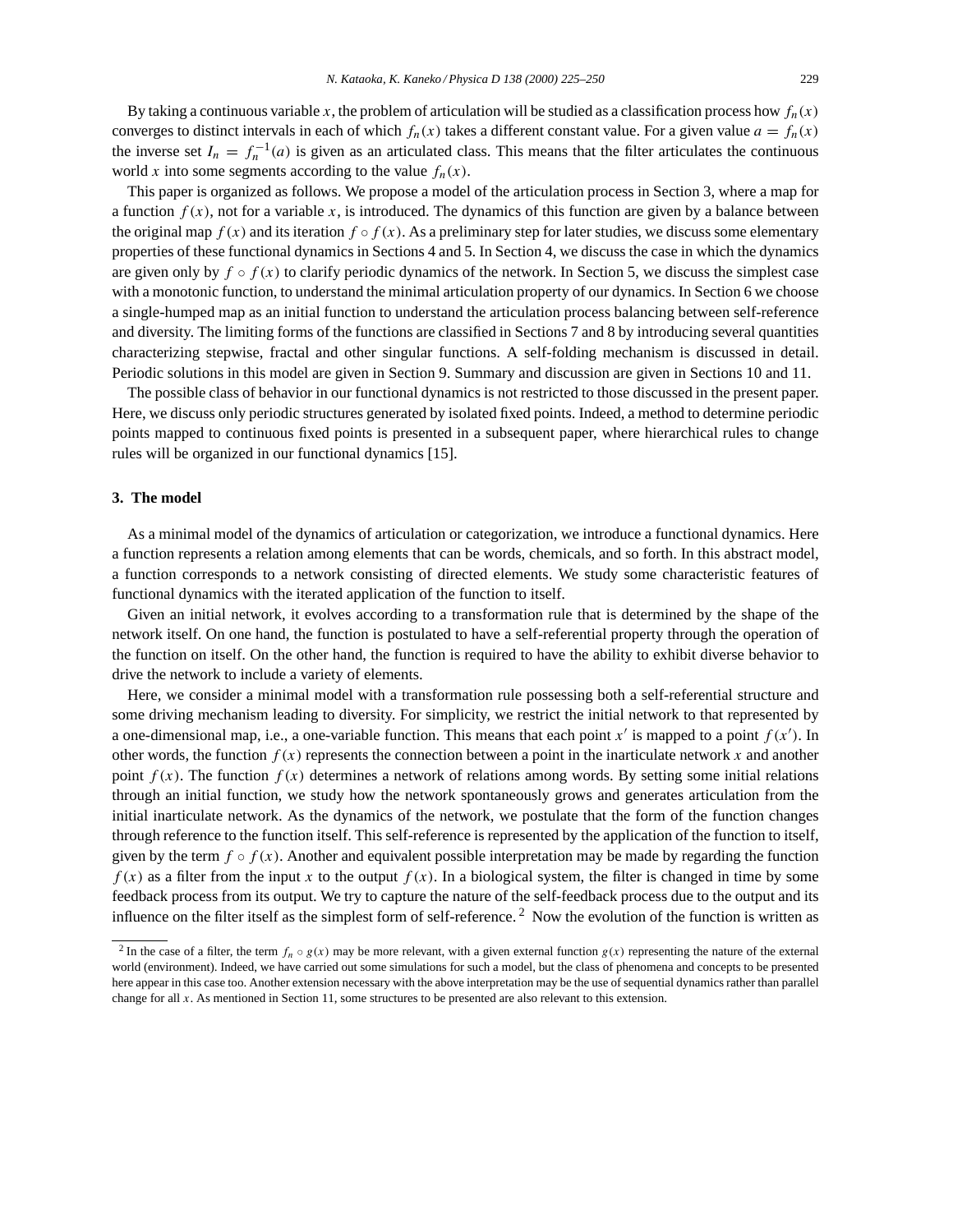follows:

$$
f_{n+1}(x) = F(f_n(x), f_n \circ f_n(x)).
$$
 (1)

The term  $f_n \circ f_n(x)$  changes the connections from  $x \to f(x)$  to  $x \to f \circ f(x)$  for all x. Next, we assume that the change of  $f(x)$  vanishes when the self-reference of a function agrees with the function itself. In other words, we assume that the function can 'relax' to a fixed point function satisfying  $f(x) = f \circ f(x)$ .

For example, when one listens to a sound x' through the filter  $f_n(x)$  and pronounces  $f_n(x')$ , it is referred as  $f_n \circ f_n(x')$ . In this case, the relation  $f(x') = f \circ f(x')$  represents a self-consistent relation for the imitation of sound. If  $f(x) = f \circ f(x)$  is satisfied as a whole function, the network is articulated to form a consistent input–output table.  $3$ 

As the simplest form of the evolution, we choose the form

$$
F(x, y) = (1 - \epsilon)x + \epsilon y,\tag{2}
$$

which is nothing but the operation of a weighted mean with weight parameter  $\epsilon$ . The evolution equation of the function is now given by

$$
f_{n+1}(x) = (1 - \epsilon)f_n(x) + \epsilon f_n \circ f_n(x). \tag{3}
$$

The time evolution of these functional dynamics is determined by giving an initial function  $f_0(x)$  and a control parameter  $\epsilon$ . In other words, the inarticulate network spontaneously evolves without referring to the outer world. The outer world is given as an initial function  $f_0(x)$ . The complexity of the outer world  $(f_0(x))$  and the intensity of self-reference  $\epsilon$  determines the time evolution.

Although we have introduced the evolution rule of the function  $f_n(x)$  as Eq. (3), this rule is applied within the functional space. We can study how some points  $f_n(x')$  work as rules for other points through the application of the function to itself by (3). Indeed, the emergence of rules from objects will be demonstrated in a subsequent paper.

Depending on the initial function  $f_0(x)$ , the final state of the function as  $n \to \infty$  is generally different. These different  $f_n(x)$  represent the variety of manners of articulation as a network of relations. Here we study the evolution of the function under this iteration, varying the initial function  $f_0(x)$  and the (control) parameter  $\epsilon$ . In the present paper, we choose a monotonically increasing function, a logistic map (as a representative of single-humped map), as the initial function  $f_0(x)$ , while some other  $f_0(x)$  leading to periodic points will be briefly discussed in Section 9.

A model related to ours, including the  $f \circ f$  term, was proposed by Deutsch [16,17]. In that model, motion in a random potential is studied under the iteration of functions.

# **4. Recursive equation with**  $\epsilon = 1$

First, we discuss the case  $\epsilon = 1$ , in which the dynamics of the network are simple. The equation is written as <sup>4</sup>

$$
f_{n+1}(x) = f_n \circ f_n(x). \tag{4}
$$

<sup>&</sup>lt;sup>3</sup> The function  $f_n(x)$  is an abstraction of the network and is not directly a proposition satisfying this relation. The proposition is given as a combination of articulated intervals [15].

<sup>&</sup>lt;sup>4</sup> The functional equation with  $\epsilon = 1$  has some similarity with the renormalization group (RG) equation for the period-doubling bifurcation [18] when we choose a quadratic function for  $f_0(x)$ . In contrast with the case of the RG equation, however, a scaling transformation is not included in our model equation.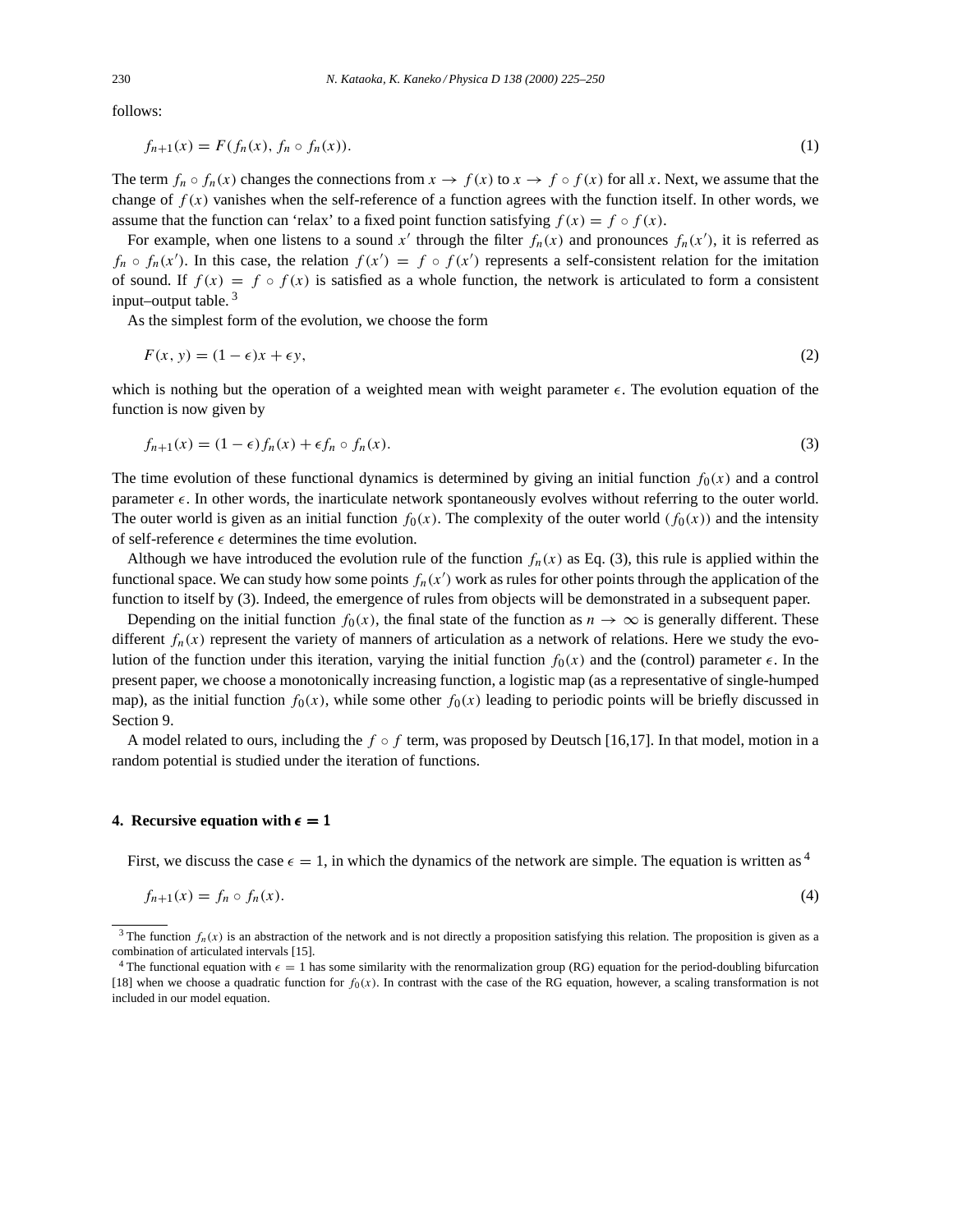

Fig. 1. Time evolution of cyclic networks with  $M = 1, 2, \ldots, 7$ . The network with  $M = 3$  has period 2, that with  $M = 5$  has period 4, and that with  $M = 7$  has period 3. The network with  $M = 4$  is reduced to four disintegrated fixed points and that with  $M = 6$  is reduced to two disintegrated  $M = 3$  networks. The algorithm to decide the period (see Appendix A) for  $M = 3$  is given by  $a_0 = 1$ ,  $a_1 = 2$ ,  $a_2 = 1$ , and the period is thus 2. For  $M = 5$ , the algorithm proceeds as  $a_0 = 1$ ,  $a_1 = 2$ ,  $a_2 = 4$ ,  $a_3 = 3$ ,  $a_4 = 1$ , and the period is 4.

This iteration yields snapshots of  $2^n$  steps of the equation  $g_{n+1}(x) = f_0(g_n(x)), g_0(x) = x$ . If  $f_0(x)$  is a map which generates a chaotic orbit, Eq. (4) generates a chaotic sequence.

As a simple introduction, let us consider the 'discrete mesh' case, where the initial function  $f_0(x)$  takes only M possible values (e.g., given by  $f(i) = j(i, j = 0, \ldots, M - 1)$ ). We adopt the integer index i for each element in this discrete mesh, and we denote by  $f(i)$  the functional value at i. In this case, we can consider only M elements, and the function is nothing but a network from  $[0, 1, \ldots, M - 1]$  to the same set. Once a map, represented by a finite mesh, is given, the model gives the dynamics of the network in which each element connects to itself or to a different element. Each element is represented by a site index i, while  $f_n(i)$  gives the site index to which i is mapped.

In this equation, the functional map changes only the connection from the element  $f_n(i)$  to the element to which the mapped element  $f_n(i)$  is mapped, i.e.,  $f_n \circ f_n(i)$ .

In this section we discuss only the special case that M elements are arranged cyclically as  $f_0(i) = i + 1$  (mod M) (for  $i = 0, \ldots, M - 1$ ). General properties of the network with a 'discrete mesh' are discussed in Appendix A.

The evolution of the network of M elements is displayed in Fig. 1 for  $M = 1, 2, \ldots, 7$ . We call the network 'elementary' if it does not disintegrate into parts upon iteration of the function. A one-element cyclic network (i.e., type-I fixed point) is obviously 'elementary'. A cyclic network with  $M = 2$  is reduced to two disintegrated fixed points, and thus is not 'elementary'. A cyclic network with  $M = 3$  has a period-2 cycle without disintegration and is an elementary network.

First, note that a network of 2m cyclic elements is reduced to an m-element network, since the first iterate of the map leads to connection to the next nearest neighbor and produces two disintegrated networks of  $m$  elements. Repeating this process, cyclic networks of 2, 4, 8,  $\dots$ ,  $2^n$  elements are finally reduced to fixed points. In the same way, networks of 6, 12, ...,  $3 \times 2^n$  elements are reduced to elementary networks of three elements with period 2. We thus see that a network consisting of an even number of elements cannot be 'elementary'.

Contrastingly, a cyclic network of an odd number (M) elements is not reduced to disintegrated elements. Such a network remains a cyclic one as a result of the first iterate. Therefore, the network does not disintegrate under the next iteration, and this argument can be repeated ad infinitum. A network consisting of M elements is rearranged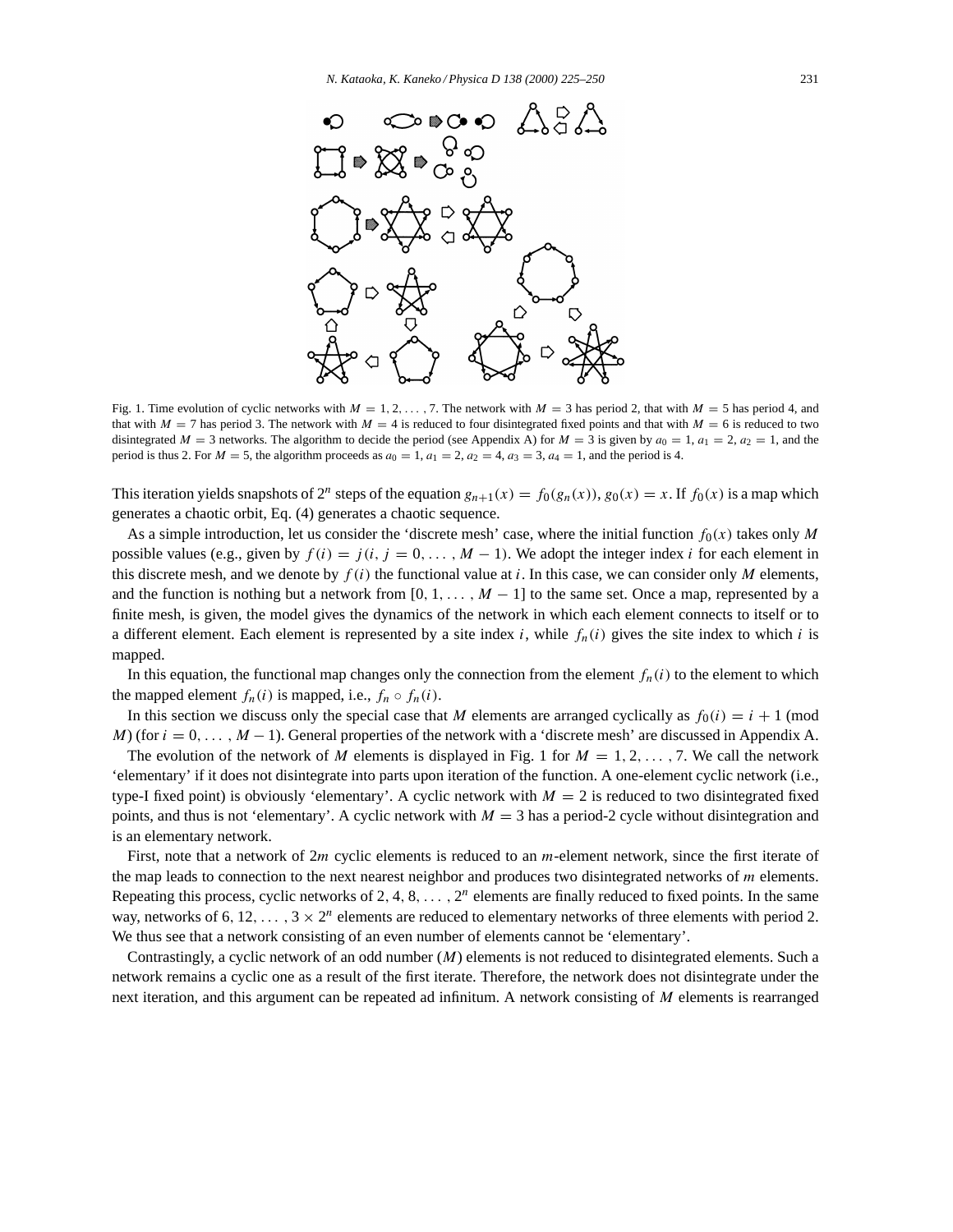

Fig. 2. The period  $P(M)$  plotted for elementary networks for odd n.

and returns to the original position after some number n of iterations  $(n < M)$ . Therefore cyclic networks of odd numbers are elementary.

The period  $P(M)$  is plotted for odd M in Fig. 2. For some values of M the period assumes the maximal possible value  $M-1$  (e.g., for  $M = 3, 5, 11, \ldots$ ), while a sequence of some numbers M, satisfies  $P(M) = (M-1)/2$ ,  $M/3$ ,  $(M-1)/4$  and so forth, as shown in Fig. 2. The algorithm to determine  $P(M)$ , as well as its upper bound, is given in Appendix A, where it is also shown that any network is attracted into a combination of elementary networks.

For functional dynamics with a countably infinite number of mesh points, the points may not be attracted into an elementary cycle within a finite number of time steps. However, the network structure described here for a finite mesh exists in the case that element number is countably infinite. For a real number x, a chaotic orbit can exist, as mentioned at the beginning of this section. However, if  $f_0(x)$  is a map with periodic attractors, the dynamics are expected to be defined in terms of these elementary networks with fixed points and transient behavior exhibited in the evolution toward these points.

Note, however, that the structure of an elementary network described here has no correspondence to the case with  $\epsilon$  < 1.

#### **5. General properties**

Now, we consider Eq. (3) with  $\epsilon \neq 1$ :

$$
f_{n+1}(x) = (1 - \epsilon)f_n(x) + \epsilon f_n \circ f_n(x). \tag{5}
$$

In this paper, we consider only functions whose ranges are subsets of their domains. Such a function is bounded from above and below by the above mapping of  $f(x)$  with  $0 \le \epsilon \le 1$ . By rescaling x, we can choose the domain of a function in  $0 \le x \le 1$  (which contains its range as a subset).

The evolution described by our model is characterized by  $\epsilon$  and the initial function  $f_0(x)$ . Also, we note that two points with the same  $f(x)$  at some time value exhibit identical evolution subsequently, since our model is completely specified by  $f(x)$ .

In the following study, it is useful to introduce the concept of the "self-contained section" (SCS). The SCS is defined as a connected interval I such that  $f(I) \subset I$ , no connected interval  $J \subset I$  satisfies  $f(J) \subset J$ , and  $f(I + \delta)$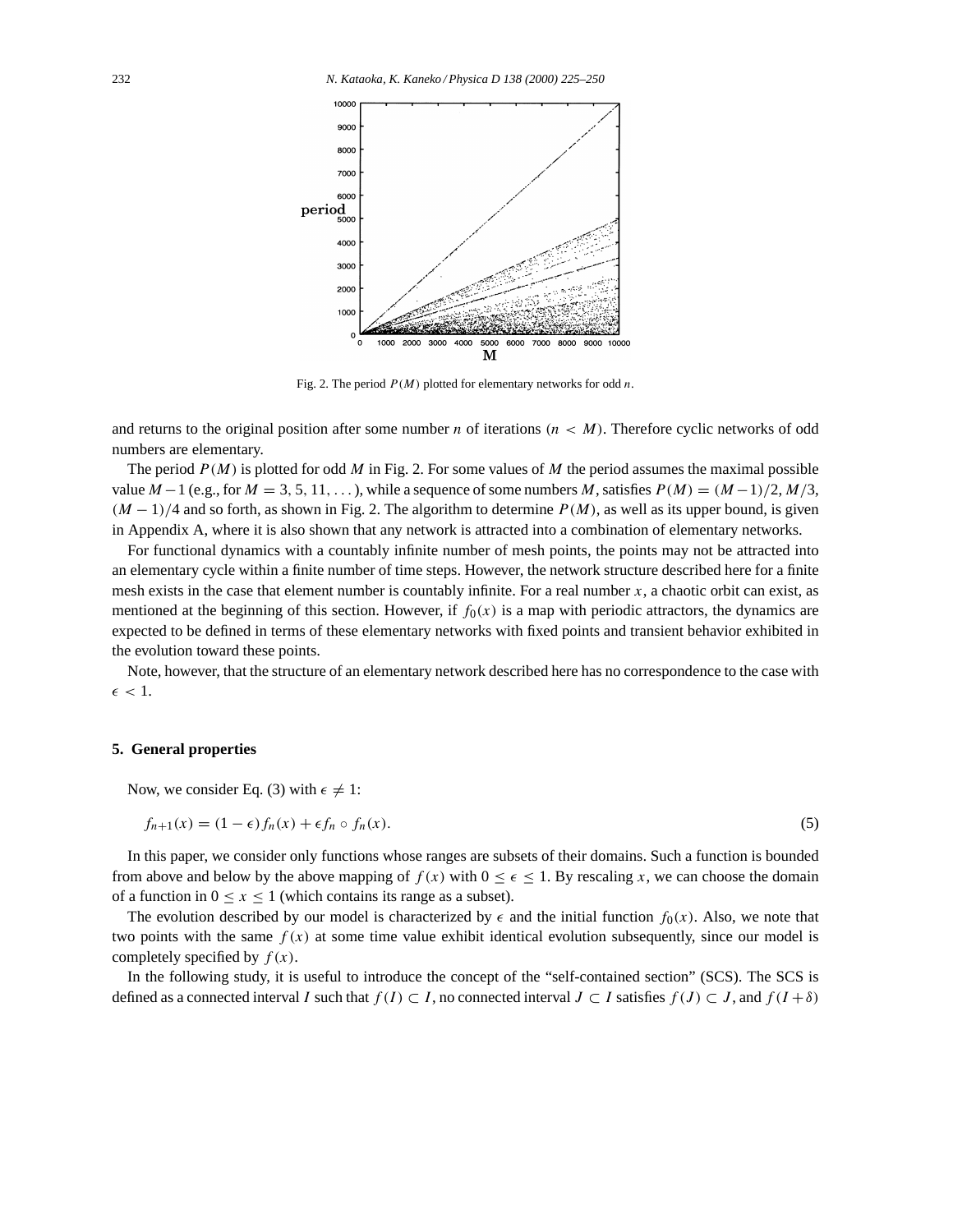

Fig. 3. Time evolution of  $f_n(x)$  ( $n = 0, 1, 2$ ) for  $r = 3.90$ ,  $\epsilon = 0.80$ . The number of type-I and type-II fixed points increases with time. Circles indicate fixed points, while arrows indicate type-I fixed points, at which  $f_n(x)$  intersects the identity function. With the  $\epsilon f_n(x) \circ f_n(x)$  term, the function is distorted from the simple iteration of the logistic map.

does not satisfy  $f(I + \delta) \subset I + \delta$  for arbitrarily small  $\delta$ . The total interval [0, 1] may include several SCS. In each SCS the function  $f_n(x')$  is mapped into the SCS. Thus,  $f_{n+1}(x)$  remains in the SCS.

For a given function  $f_n(x)$ , the domain can be divided into SCS intervals and points outside these intervals. For an SCS I, the evolution of  $f_n(x)$  for any  $x \in I$  is determined completely by the evolution of  $f_n(x)$  within this interval alone. Information regarding the evolution of  $f_n(x)$  in an SCS is self-contained. The evolution of the remaining parts, on the other hand, is not self-contained but is affected by  $f_n(x)$  in the SCS to which x is mapped.

This form of the functional map (5) has, of course, a fixed point solution with  $f(x) = f \circ f(x)$ . Even if this solution may not be satisfied for all values of  $x$ , the fixed point condition is often satisfied locally at some points  $x$ . There are two types of such fixed points. (Note that this does not necessarily mean that the function is a fixed function for the whole domain.)

1. A point  $x^I$  satisfying  $f(x^I) = x^I$  (type-I).

2. A point  $x^{\text{II}}$  satisfying  $f(x^{\text{II}}) = f \circ f(x^{\text{II}})$  (but  $f(x^{\text{II}}) \neq x^{\text{II}}$ ) (type-II).

A type-I fixed point  $x^I$  is such that  $x^I$  is mapped to  $x^I$ . A type-II fixed point, given by the condition  $f(x^II) =$  $f \circ f(x^{II})$  but  $f(x^{II}) \neq x^{II}$  depends on a type-I fixed point:  $f(x^{II}) = f \circ f(x^{II})$  implies that  $f(x^{II})$  is a type-I fixed point. Thus, in reference to Fig. 3, the type-II fixed points are those with the same heights as the type-I fixed points.

The type-II fixed point  $x^{\text{II}}$  is mapped to  $f_n(x^{\text{II}})$ , where it remains under subsequent evolutions, as  $f_n(x^{\text{II}})$  is a type-I fixed point. As n increases the number of points at which  $f_n(x)$  intersects the identity function increases. Thus, most points of  $x$  are expected to converge to a fixed point, especially within a finite mesh simulation of a functional map. Still, periodic points (or chaotic points) also exist. This point is investigated in Section 9 and in a subsequent paper [15].

In the rest of the present section we study the simplest case, i.e., the evolution from an initial, continuous monotonically increasing function (Fig. 4). In this case,  $f_n(x)$  converges to a step function as  $n \to \infty$ . Note first that if  $f_n(x)$  is continuous and monotonically increasing,  $f_{n+1}(x)$  is too. Further, if  $f_n(x') > x'$ ,  $f_n \circ f_n(x') \ge f_n(x')$ also holds. Thus  $f_{n+1}(x') \ge f_n(x')$ . Since  $f_{n+1}(x)$  conserves the monotonically increasing property, a given initial function intersects the identity function at some points. Let us denote by  $x_i$  successive intersection points of an initial function  $f_0(x)$  with  $x_i < x_{i+1}$  ( $f_0(x_i) = x_i$ ). Thus  $f_n(x_i)$  is a type-I fixed point. Hence, the function  $f_0(x)$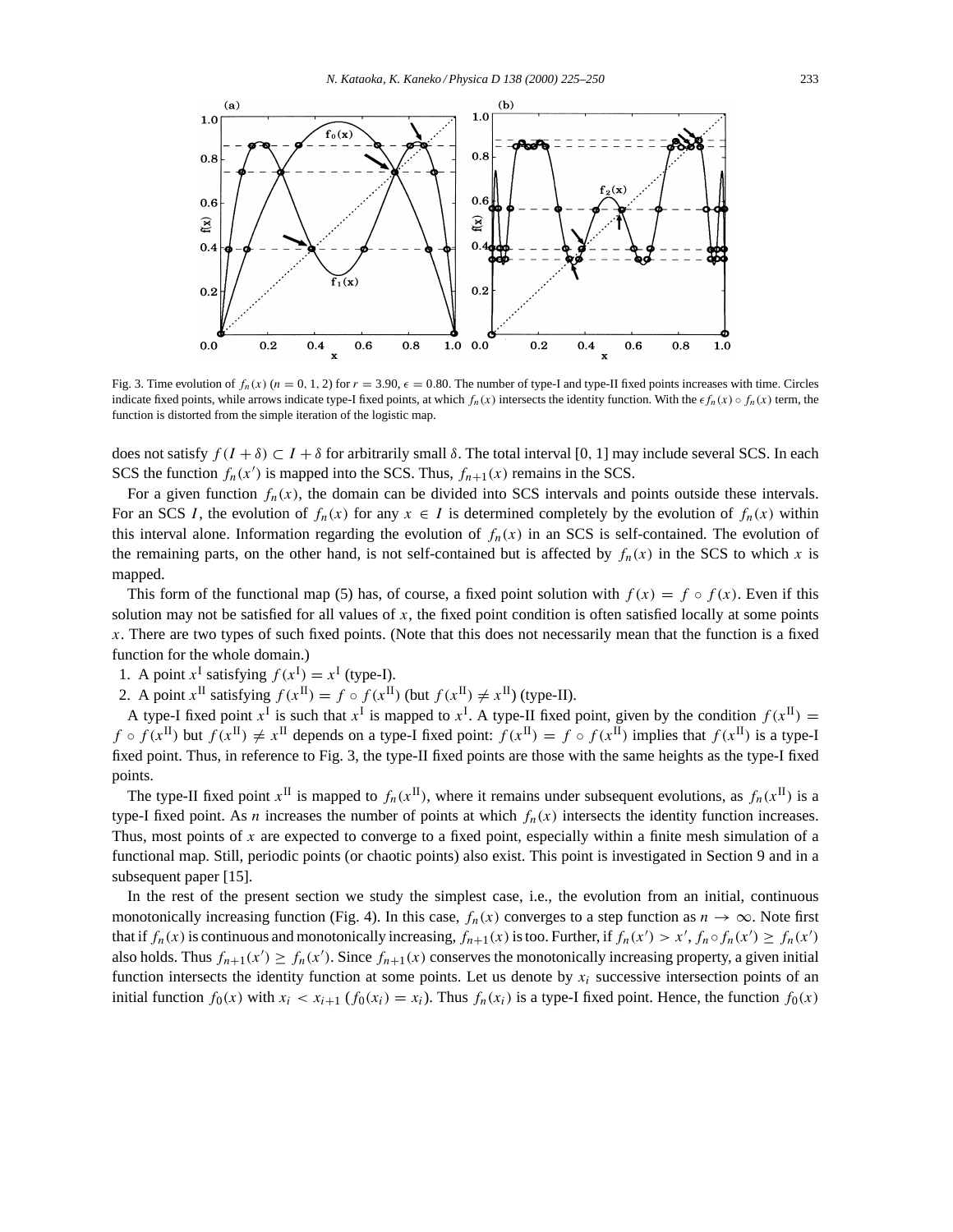

Fig. 4. For an initial continuous monotonically increasing function  $f_0(x)$ , the corresponding  $f_{\infty}(x)$  after the evolution is plotted (here  $f_{100}(x)$  is plotted with  $f_0(x)$ ). Once the initial function is given, the intervals in which  $f_0(x) > x$  or  $f_0(x) < x$  are determined as encircled by the dotted line. In each interval,  $f_{\infty}(x)$  takes the same value as type-II fixed points.

can be decomposed into some sections [x<sub>i</sub>, x<sub>i+1</sub>]. In these sections,  $f_0(x)$  satisfies either  $f_0(x) \ge x$  or  $f_0(x) \le x$ . In the former case, a slightly smaller interval  $I = [x_i + \delta, x_{i+1}]$  satisfies  $f_0(I) \subset I$ , and we can choose a function  $h_0(x)$  so that  $h_0(x) = \gamma_0(x - x_{i+1}) + x_{i+1}$  and  $h_0(x) \le f_0(x) \le x_{i+1}$  with  $0 < \gamma_0 < 1$  for  $x \in I$ . Let  $h_n(x)$  be the nth iterate of (5) with  $h_0(x)$  as the initial function. If  $h_n(x) \le f_n(x)$ , then  $h_{n+1}(x) \le f_{n+1}(x)$  holds, since  $h_n(x)$ and  $f_n(x)$  are continuous, monotonically increasing functions. For arbitrary n,  $h_n(x) = \gamma_n(x - x_{i+1}) + x_{i+1}$  with  $\gamma_{n+1} = (1 - \epsilon)\gamma_n + \epsilon \gamma_n^2$ . Hence,  $\lim_{n \to \infty} \gamma_n = 0$ , and thus  $\lim_{n \to \infty} f_n(x) = x_{i+1}$  (type-II fixed point) uniformly on I. In the latter case, with  $f_0(x) \le x$ , an interval  $I = [x_i, x_{i+1} - \delta]$  satisfies  $f_0(I) \subset I$  and, by a similar argument,  $\lim_{n\to\infty} f_n(x) = x_i$  uniformly on I.

Hence, the function  $f_n(x)$  as  $n \to \infty$  converges to a step function consisting of fixed points, and it is articulated into each interval in which  $f(x)$  takes the same value (see Fig. 4). A domain in which  $\lim_{n\to\infty} f_n(x)$  assumes a single value is given by the connected interval  $(x_i, x_{i+1}]$  or  $[x_i, x_{i+1}]$ . The set of such domains is determined once we choose an initial function.

It is clear that the approach to this step function is independent of the value of  $\epsilon$ , which changes only the speed of convergence.

The present example demonstrates the simplest evolution of our functional map. For a general initial function, it is not easy to make analytic arguments to understand the qualitative nature of the evolution, and one has to resort to numerical simulation. For a simulation we have to divide the interval [0.0, 1.0] into a finite number of mesh points. This use of a finite mesh is equivalent to the use of a piecewise constant function whose values  $f(x)$  are restricted to  $i/M(i = 0, 1, \ldots, M)$  with a large integer M giving the mesh size  $1/M$ . As an approximation of the evolution of a smooth initial function  $f(x)$ , use of a finite mesh size may introduce an artificial effect. In particular, if a function intersects the identity with a large slope  $|f'(x)|$ , the corresponding type-I fixed point may be overlooked in the finite mesh simulation. Another effect is seen near a tangent bifurcation with a type-I fixed point when the slope  $f'(x)$ is close to 1. In this case, instead of a single type-I fixed point, the finite mesh simulation may have a tendency to produce a chain of type-I fixed points continuing over some interval. We treated such problems in a statistical manner, increasing and decreasing the mesh size (e.g.,  $\pm 5$ ) and computed averaged quantities for such meshes, to determine the mesh size dependence.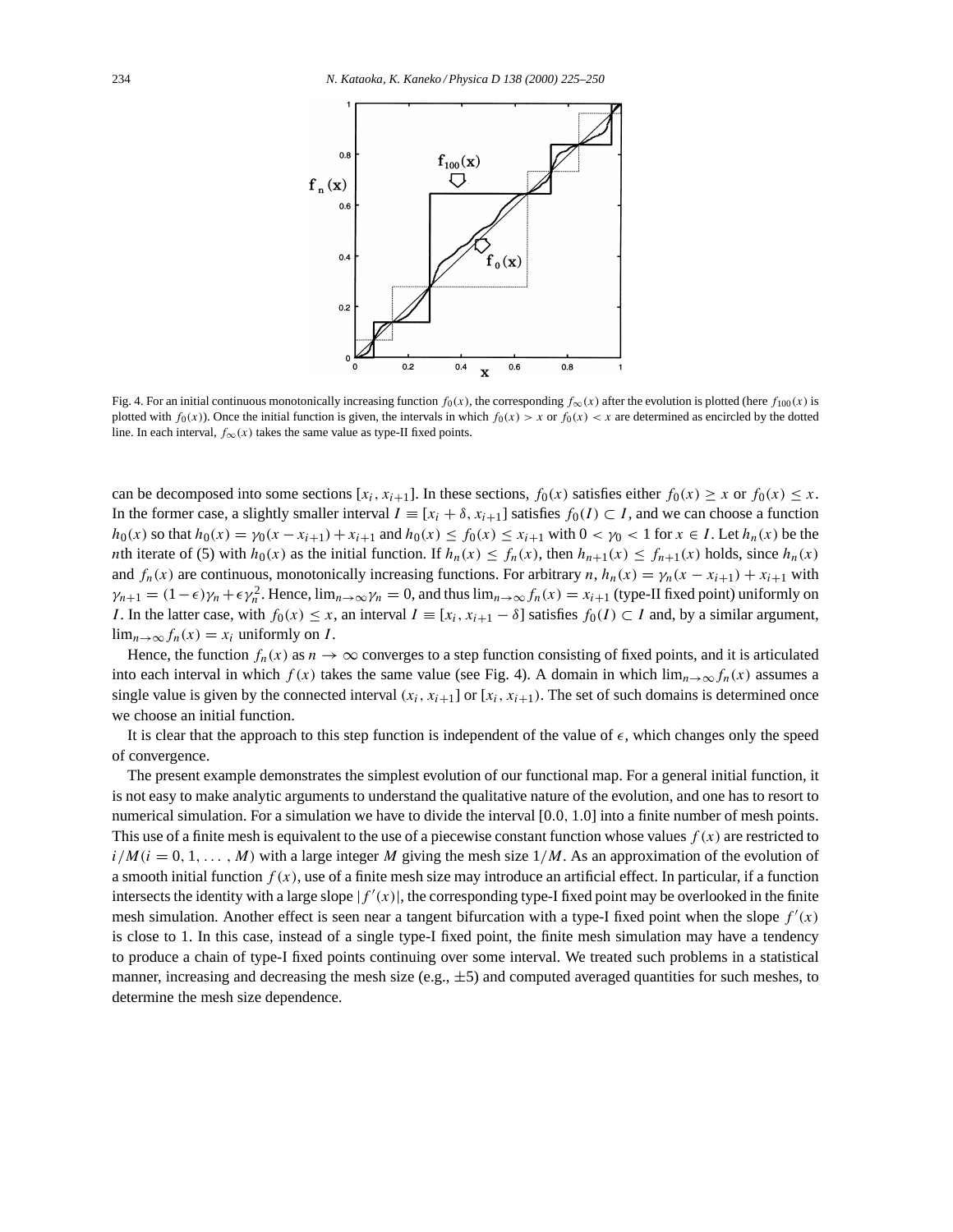#### **6. Functional logistic map**

As a non-trivial class of evolution, we choose a logistic map as an initial function. Indeed the behavior to be discussed here is observed for any single-humped function. We study the logistic map as a representative of the universality class of single-humped maps  $f_0(x)$ . We choose the initial function

$$
f_0(x) = rx(1-x),\tag{6}
$$

with  $x \in (0.0, 1.0), r \in (0.0, 4.0).$ 

We have carried out extensive simulations of this model, by changing the parameter  $\epsilon$  and the configuration of the initial network determined by r. With this type of the initial function, the function  $f_n(x)$  converges to fixed functions for small  $\epsilon$  and r. If  $\epsilon$  and r are sufficiently large,  $f_n(x)$  does not necessarily converge to a fixed function. Some points  $x$  exhibit periodic behavior, while most of them converge to fixed points.

An example of the time evolutions is shown in Fig. 3. With the iteration  $f_n \circ f_n(x)$  and the chaotic dynamics in the logistic map, the function is folded repeatedly. Within the first few steps, the function forms several mountains and valleys, with this folding mechanism. On the other hand, due to the weighted average of  $f_n(x)$ and  $f_n \circ f_n(x)$  composing  $f_{n+1}(x)$ , the function is distorted from the case with  $\epsilon = 1$ . This leads to relaxation to a fixed-point structure. With the time evolution, the number of type-I and type-II fixed points increases with successive folding of the function. With this creation of fixed points, the folding leads to form many step structures.

Functions to which  $f_n(x)$  converges as  $n \to \infty$  can be classified into some types. Typical such functions are presented in Fig. 5 for different values of  $\epsilon$  and r. In this plot of  $f_n(x)$ , simulations are carried out with the mesh size  $=$  4096, where the function converges to a fixed point function at the time step n on the order of 100. The function consists of flat pieces and sharp steps. The flat pieces are derived from type-II fixed points. In contrast with the case of a monotonically increasing function, there can be several separated domains of  $x$  with the same value  $f(x)$ .

As shown in Fig. 5, fine step structures appear in Fig. 5(b) (around  $x = 0.0, 1.0$ ) and infinitely fine step structures appear in Fig. 5(c) and (d). There, finer and finer folding structures appear in time with the folding. The number of fixed points increases with time, although the new structures become successively smaller. (Note, however, in a finite mesh simulation, the function converges to a function with a finite number of steps.)

In Fig. 5(a) and (b),  $f_n(x)$  converges to a fixed step function. In Fig. 5(b),  $f_n(x)$  has localized fine structures in addition to the steps, but as seen in the next section, the function finally converges to a step function. In Fig. 5(c) and (d),  $f_n(x)$  has infinitely small folds. As  $\epsilon$  or r increases, regions with fine structures start to dominate as seen in Fig.  $5(c)$  and (d). Flat pieces remain for some intervals in x in Fig.  $5(c)$ , while almost all regions are non-flat in Fig. 5(d).

According to overall results of the simulations, the functions to which  $f_n(x)$  converges can be classified into four types.

- (S): *Step phase* (Fig. 5(a)). In this region  $f_n(x)$  has three or fewer values, and it converges to a step function with a finite (few) number of discontinuous points.
- (FS): *Folded step phase* (Fig. 5(b)). For most intervals of x,  $f_n(x)$  assumes the form of a step function, as in the case (S), but there are few points x (around  $x = 0.0, 1.0$ ) around which a fine folding structure exists.
- (F): *Fractal phase* (Fig. 5(c)). The function has flat pieces and some areas with infinitely fine folding structures. In these areas, the folding structure folds itself. The number of type-I fixed points increases with iteration.
- (R): *Random phase* (Fig. 5(d)). Flat pieces in the function vanish and are replaced by infinitely fine folding structure.

In the next section, we discuss the origin of the changes of these phases.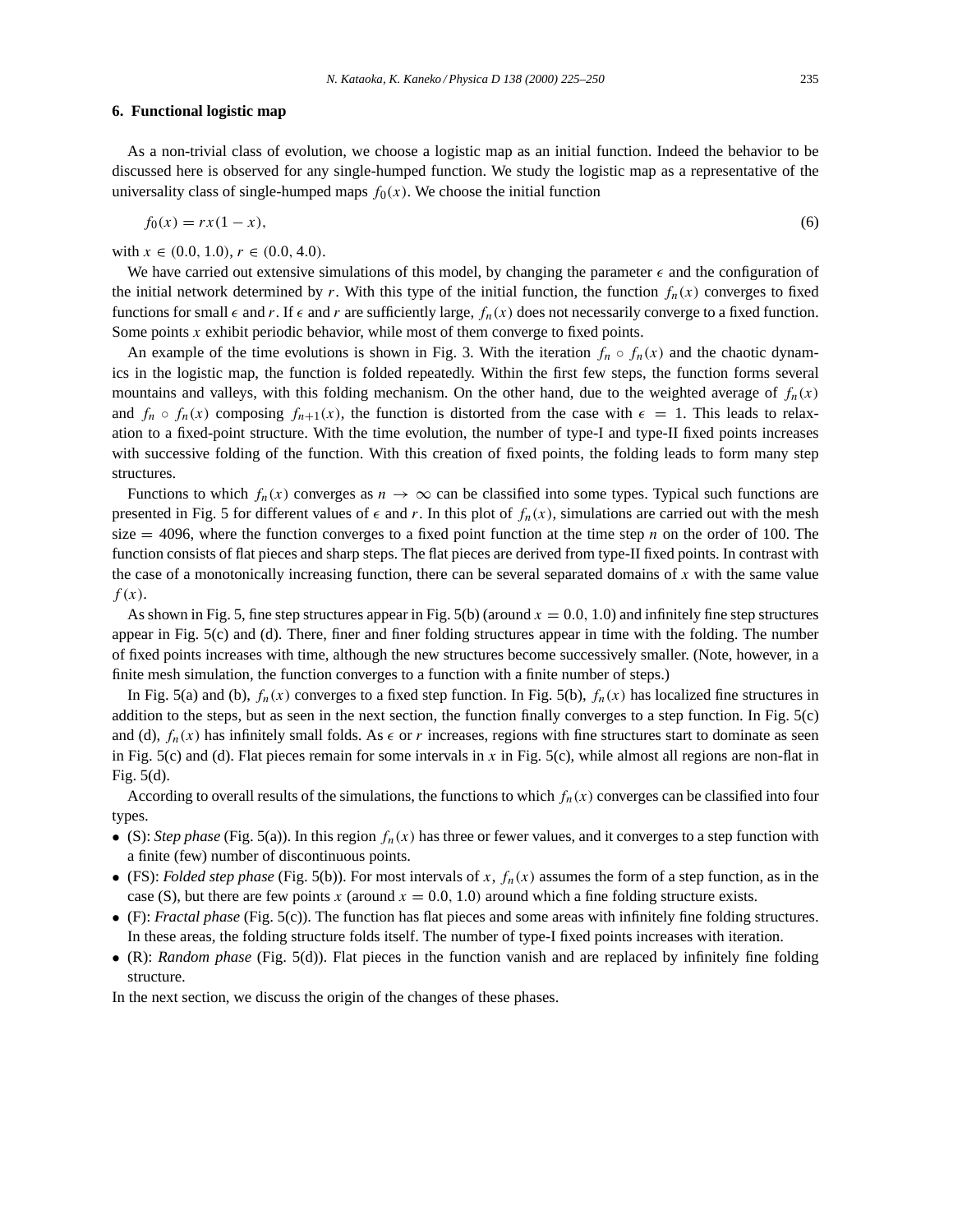

Fig. 5. Four typical results of numerical simulations of our functional map, with  $M = 4096$ , plotted at step 100, when  $f(x)$  has converged to a fixed function. (a)  $r = 3.9$ ,  $\epsilon = 0.60$ , (b)  $r = 3.9$ ,  $\epsilon = 0.76$ , (c)  $r = 3.9$ ,  $\epsilon = 0.80$ , (d)  $r = 3.9$ ,  $\epsilon = 0.96$ . By increasing r or  $\epsilon$ , discontinuous jumps spread all over the domain.

#### **7. Mechanism of phase changes**

Folding plays a central role in the phase change. In studying this folding structure, let us recall the concept of SCS. There is a difference in the folding mechanism between  $f(x)$  within an SCS and outside of the SCS. A part of  $f(x)$  within each SCS evolves by self-folding ( $f_n \circ f_n(x)$ ). The balance between self-folding and averaging with  $f_n(x)$  determines the shape of the function within the section. Whether the humped function grows into a sharp step structure or a flat piece depends on this balance.

On the other hand, the points outside of the SCS are eventually mapped to values  $f_n \circ f_n(x)$  in some SCS, where they remain for all subsequent times. Following hump(s) in an SCS, the function in the remaining part can also be folded, as shown in Fig. 6. The hump in the SCS can lead to a successive folding structure within itself and also in the remaining part, whose  $f(x)$  is mapped to the SCS. This SCS plays an important role in classifying the types of functions.

The limiting function  $\lim_{n\to\infty} f_n(x)$  is plotted as a function of r and  $\epsilon$  in Fig. 10. Here, one dot in the figure represents a value of  $f_n(x)$  in a flat piece or on a peak of the map. This figure looks similar to the bifurcation diagram of the logistic map. In fact, this graph is identical to the bifurcation diagram of the logistic map for the case  $\epsilon = 1$ . Although the 'bifurcation diagram' is distorted because of the average by the weight  $\epsilon$ , we can detect some similarity with the original bifurcation diagram.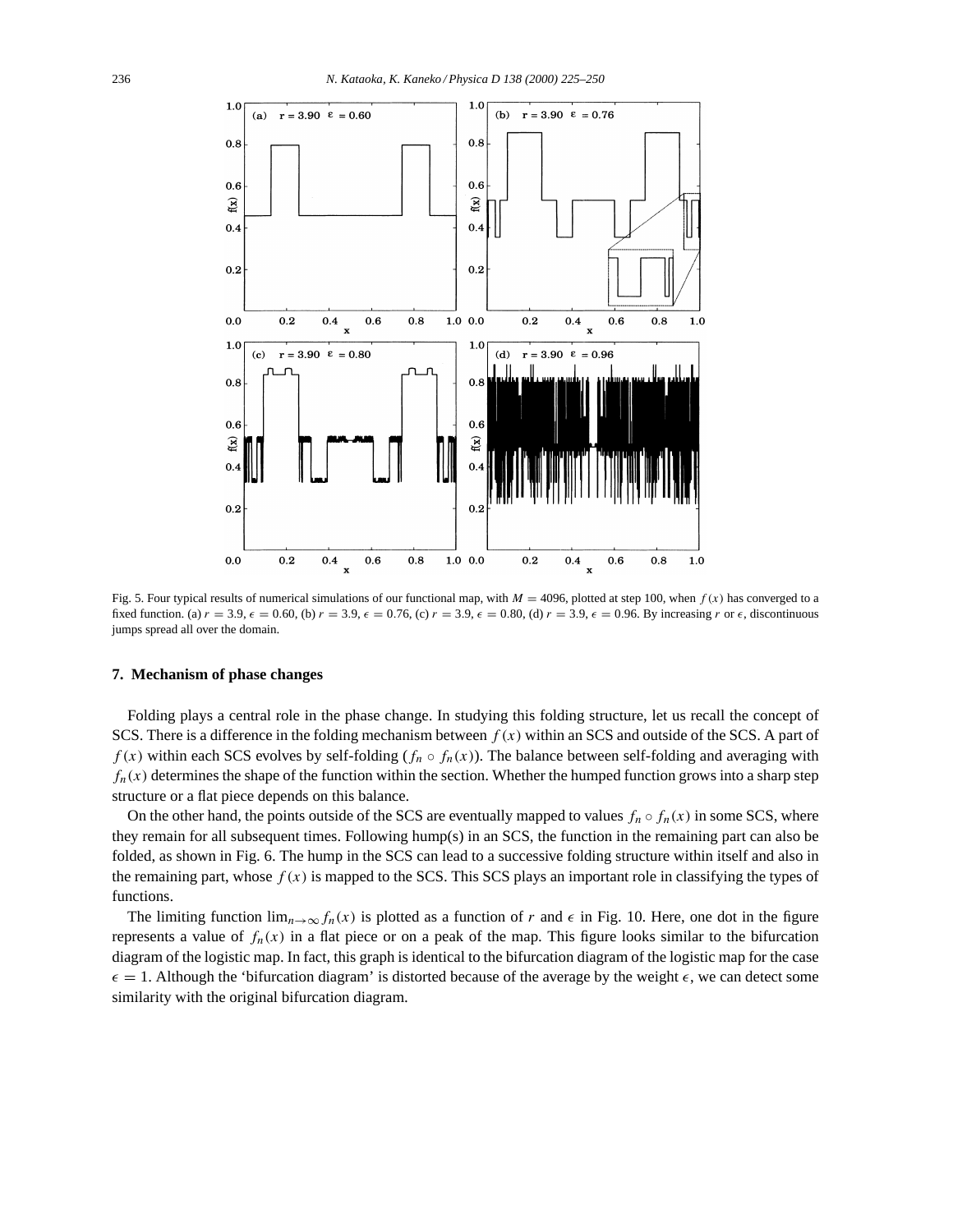

Fig. 6. The folding structure. An SCS folds the region outside it and itself. This is plotted at step 3, for  $r = 3.9$ ,  $\epsilon = 0.8$ . The dynamics of the region outside the SCS are driven by the structure in the SCS.

In the plot, one can find structures corresponding to tangent bifurcations and other bifurcations. Also, there is 'bifurcation collapse' corresponding to crisis [19]. Here, however, there is one significant difference. In strong contrast to the case of crisis, 'bifurcation collapse' occurs at different parameter values, depending on each bifurcated branch of  $f(x)$  (see Fig. 10). Thus, there is a new regime in the 'bifurcation diagram' where one branch collapses and the other remains stable.

To see what happens in this new regime, we plot two functions  $f_5(x)$  before and after a collapse of one bifurcation branch. As is seen in Fig. 11(a), when bifurcated branches coexist, there are two closed SCS. Here each SCS corresponds to a bifurcated branch. Any two branches evolve independently, because points in an SCS, plotted by the dotted squares in the figure, remain within the same SCS. Regions outside the two SCS are eventually mapped to these SCS. The folding structure in each SCS is folded by itself while the folding structures outside these SCS are folded by these SCS.

As r or  $\epsilon$  is increased, the bifurcation collapses. As shown in Fig. 11(b), one of the SCS (around 0.3  $\lt x \lt 0.7$ ) collapses while the other remains. Some parts of the function  $f(x)$  at the collapsed SCS are mapped to the SCS around  $x \approx 0.8$ . This is displayed in Fig. 11(b), where the function in the lower section 'invades' the upper area. This parameter region is nothing but the region where only one bifurcated branch is collapsed.

With further increase of r or  $\epsilon$ , the SCS around  $x \approx 0.8$  also collapses and they form a single SCS. This parameter regime corresponds to the region in which both the branches are collapsed.

The change of the four phases can be understood in terms of the folding and SCS as follows.

- (S) and (FS): As is seen in Fig. 7(a), the folding structure in an SCS continues to fold the rest of the map until it converges as  $n \to \infty$ . If the folding structure converges to a step function, the number of type-I fixed points no longer increases for large *n*.
	- (S): In the step phase, the folding structure in the each SCS converges to flat pieces. The points outside the SCS are not folded by the SCS.

This phase is seen in the parameter region between the tangent bifurcation and the second bifurcation.

◦ (FS): In folded step phase, the folding mechanism stops at an SCS. Until the folding structure converges, a few points, mapped to an SCS, continue to form foldings, due to step structures in the SCS. For most intervals of  $x, f_n(x)$  is a step function, as in the region (S), while a few intervals exhibit fine folded structure (with a finite number of folds).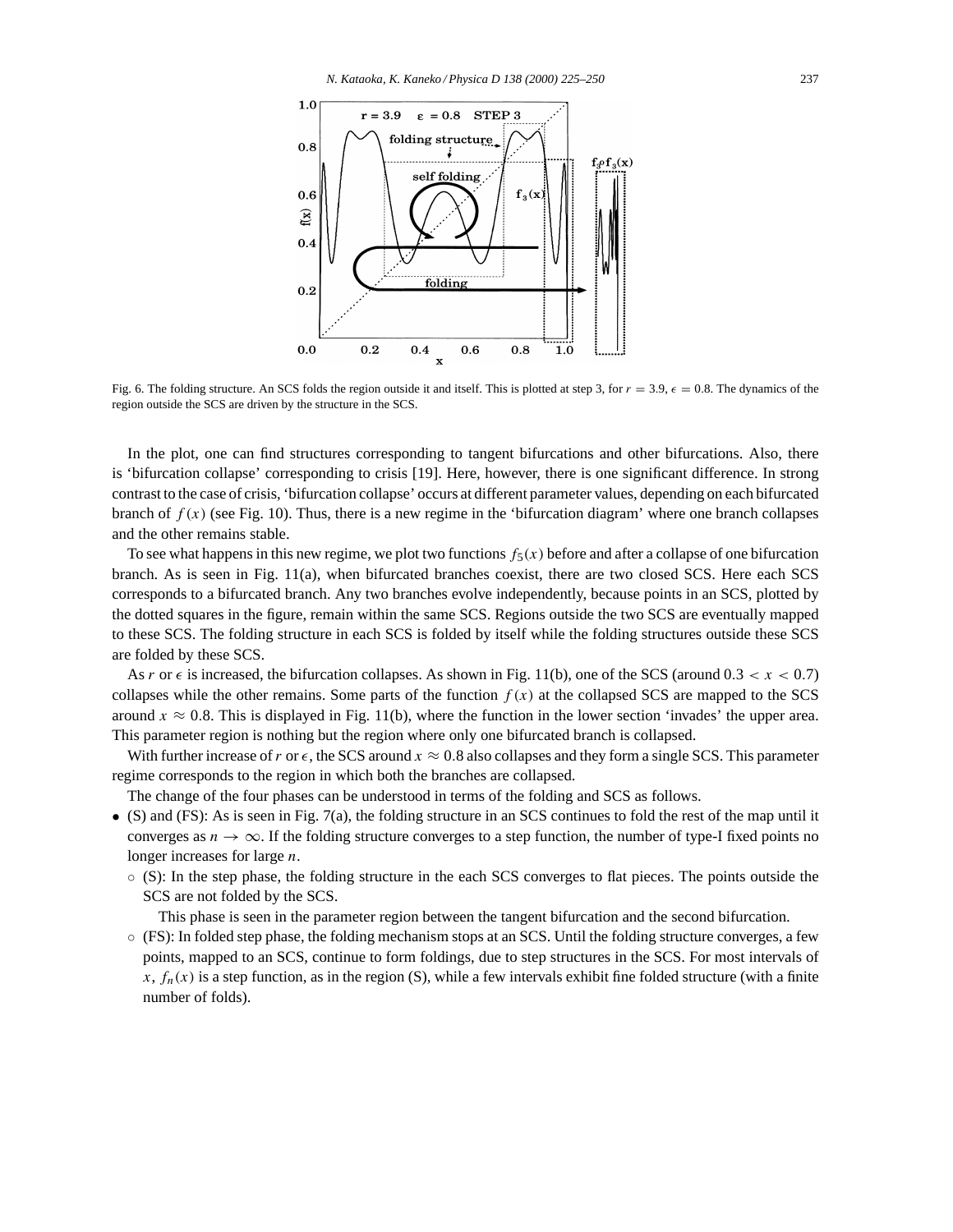

Fig. 7. The folding mechanism in the SCS and the remaining part. (a) Folding process at the center region stops to form steps, but it leads to fine step structures at the edges of the map (near  $x = 0.0$  and 1.0) during the transient time, before the function (at the center) converges to a fixed function with few steps. Here,  $r = 3.9$ ,  $\epsilon = 0.76$ . (b) The center structure folds itself and the part outside the SCS. This folding structure does not converge as  $n \to \infty$  and forms finer and finer steps with time, leading to fractal steps. Here,  $r = 3.9$ ,  $\epsilon = 0.80$ .

This phase is observed in the parameter region between the second bifurcation and the first bifurcation collapse.

- (F) and (R): The folding structure in an SCS folds itself when r or  $\epsilon$  is large. Here, as n increases, the function  $f_n(x)$  intersects the identity function an increasing number of times. Thus, the number of type-I fixed points increases with iteration in the SCS.
	- (F): In some regions of the remaining part, the folding does not continue. Here flat pieces are formed. This process leads to a fractal phase.

This phase exists in the parameter region between the first and the last bifurcation collapses.

- $\circ$  (F)  $\rightarrow$  (R): With the increase of r, the number of bifurcation branches as well as the number of collapsed bifurcations increases. Infinite folding structure starts to cover the entire domain.
- (R): In the random phase, all bifurcation branches are collapsed, and no SCS smaller than the total interval exists anymore. The entire domain forms a single SCS with self-folding structure. Hence no flat pieces remain anymore. This phase corresponds to the region from the last bifurcation collapse.

## **8. Characterization of phases**

In the present section we quantitatively characterize the four phases, considering the folding effects discussed in Section 7. As statistical characteristics, we compute the number of discontinuous points D and the Euclidean length L of the fixed point function to which  $f_n(x)$  converges after transient time steps. We then study the length of the transient time  $T$  before the function converges to an attractor. Discontinuous points are the edges of the flat pieces of the map, i.e., the points where  $f_{\infty}(x + 1/M) \neq f_{\infty}(x)$ , while the length is given by  $\sum_j \sqrt{(1/M)^2 + (f_\infty(x_j + 1/M) - f_\infty(x_j))^2}.$ 

For each simulation, we choose the mesh number  $M$ , the function is iterated until it converges, and the numbers D and L are determined. The dependence on M is studied as the number of mesh points is doubled.<sup>5</sup>

 $5$  To avoid complicated dependence on M due to finite size effects, the number plotted for each M is the value averaged over the results with  $M-2$ ,  $M-1$ ,  $M$ ,  $M+1$ ,  $M+2$  mesh points, as discussed above.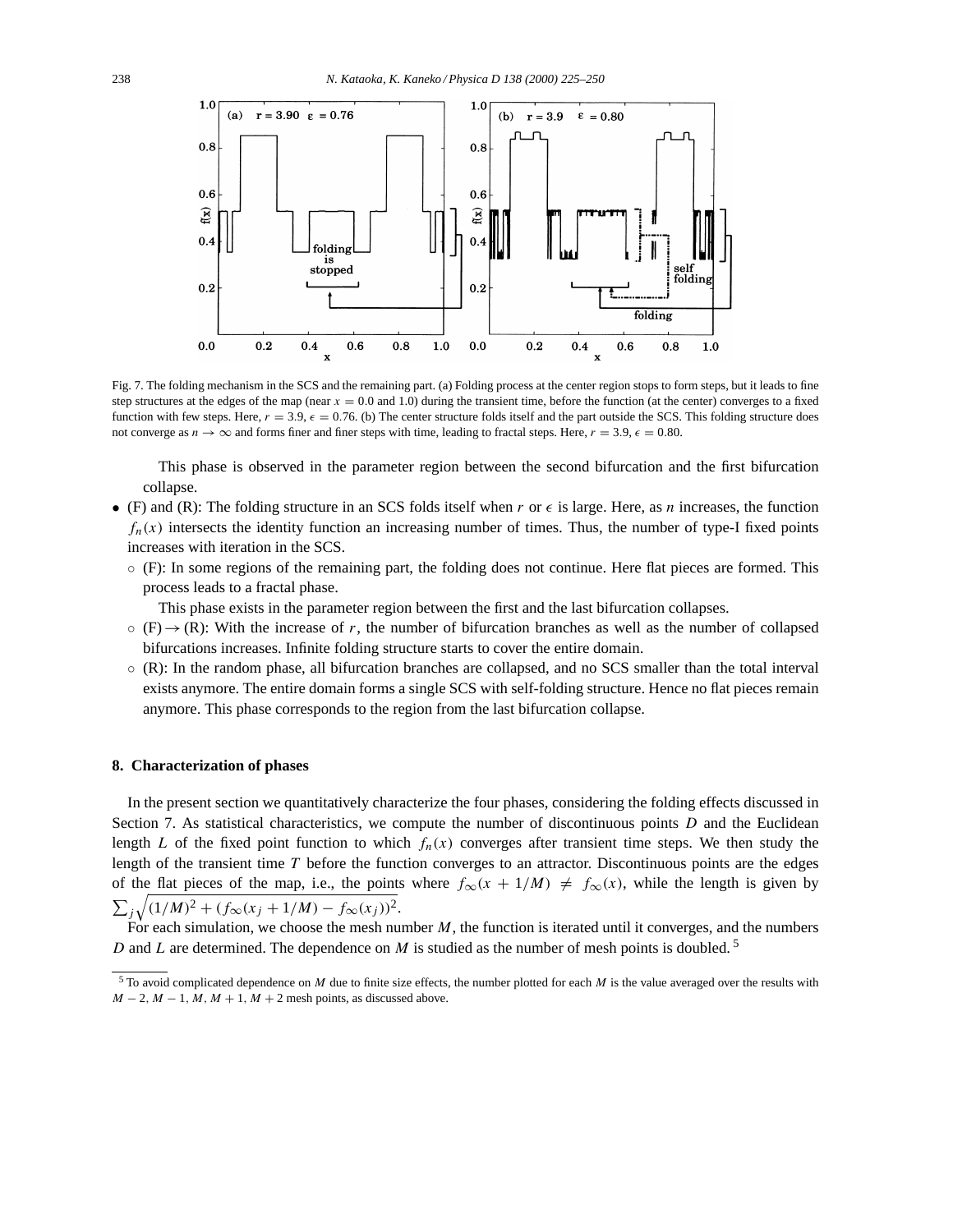

Fig. 8. Log–log plot of the mesh number (M) dependence of the  $(L)$ ,  $(D)$  and  $(T)$ : (a) the length of the graph  $(L)$ , (b) the discontinuous points (D) and (c) the transient length (T). The largest mesh size is 128 000. The length and discontinuous points are defined in the text, while the transient is measured as the time steps before an initial function is attracted to a fixed point for a given mesh. Four examples from the four phases are given, with  $r = 3.90$ ,  $\epsilon = 0.60(x)$ ;  $r = 3.90$ ,  $\epsilon = 0.76$  (+);  $r = 3.90$ ,  $\epsilon = 0.80(*)$ ; and  $r = 3.90$ ,  $\epsilon = 0.96$ ( $\Box$ ). For (c),  $\epsilon = 0.90$  is adopted for the plot with  $\Box$ ) instead of 0.96.



Fig. 9. Phase diagram of our functional map with the initial logistic map  $rx(1 - x)$ . The phases (S), (FS), (F) and (R) are classified according to the behavior of L, D and T. The point  $\epsilon = 1.0$ ,  $r = 3.57$  corresponds to the onset of chaos of the logistic map.

The log plots of these quantities are displayed as functions of the log of the number of mesh points  $M$  in Fig. 8. According to the behavior of these quantities and the previous discussion on the folding structure, the four phases in Section 7 are characterized as follows (see Fig. 9).

- (S): *Step* (Fig. 5(a)).  $D = \text{const}$ ,  $L = \text{const}$  as M increases. Since the folding structure does not fold the part outside the SCS,  $D$  and  $L$  do not change as the number of mesh points increases.
- (FS): *Folded step* (Fig. 5(b)).  $D \propto M^{\alpha}$ ,  $L \propto M^{\alpha'}$  ( $\alpha, \alpha' < 1$ ) for  $M < M_{\text{max}}$ , while they approach constants for larger M. The function  $f_n(x)$  undergoes a stretching and folding process under the iteration, until the folding structure converges. This folding process leads to a successively finer structure, and brings about more discontinuous points with the increase of mesh points. The existence of  $M_{\text{max}}$  such that for  $M > M_{\text{max}}$ ,  $D = \text{const}$ and  $L = \text{const}$ , is expected, because the folding structure converges. The folded region existing outside the SCS intervals is localized in a narrow interval of x, and the number of mesh points  $(M_{\text{max}})$  necessary to observe the convergence is huge. Thus in Fig. 8(a) and (b),  $D$  and  $L$  increase with the number of mesh points, but we believe that the increase stops with a further increase of mesh points. In this region, only a finite number of such folding structures exists, and these regions are separated from other fixed points with a step function.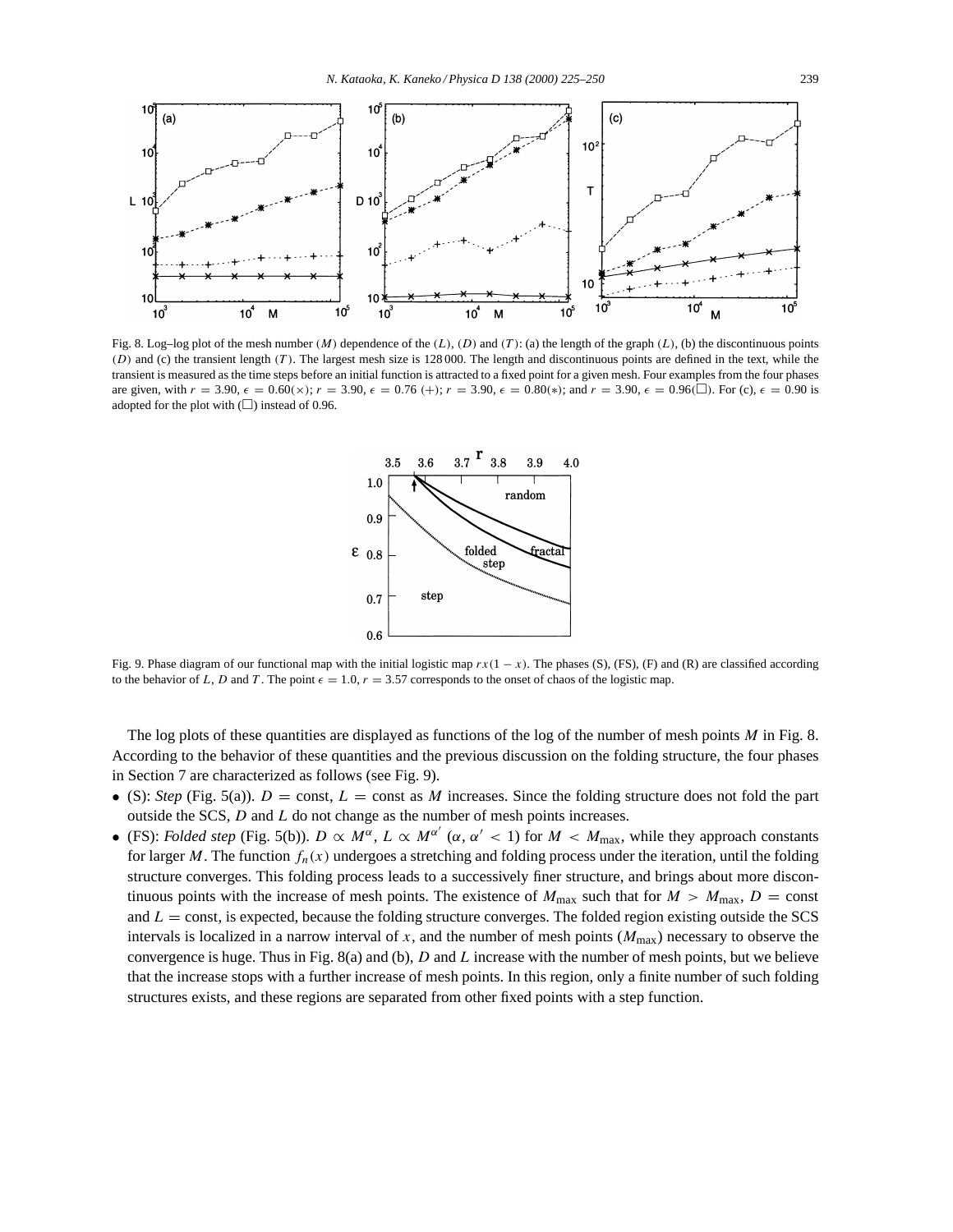

Fig. 10. Bifurcation diagram. Values of limiting forms of  $f(x')$  for all  $x'$  (i.e., the values of all fixed points of  $f_{\infty}(x)$ ) are plotted versus r with fixed  $\epsilon$  for all x'. The values  $f(x')$  for all x' are overlaid after the function converges under the iteration of the functional map. (Thus, each point gives a value of a fixed point.) (a)  $\epsilon = 0.7$ , (b)  $\epsilon = 0.8$ , (c)  $\epsilon = 0.9$ . Bifurcation collapse occurs at the parameter value where the points start to scatter. This gives the onset of phase  $(F)$ .

- (F): *Fractal* (Fig. 5(c))<sup>6</sup>.  $D \propto M^1$ ,  $L \propto M^{\beta}$  ( $\beta < 1$ ). The function has flat pieces and folded areas, where the folding structure folds itself in each SCS. The number of type-I fixed points (thus possible values of  $f_n(x)$ ) increases with iteration. Because of the folding of folding structure itself, there are some discontinuous points in any neighborhood of a point x in an SCS with the bifurcation collapse (Fig. 10). Thus,  $D \propto M^1$  follows.
- (R): *Random* (Fig. 5(d)).  $D \propto M^1$ ,  $L \propto M^1$ . Flat pieces in the function vanish, and they are replaced by folded regions. In this area there are discontinuous points around any infinitesimal neighborhood of  $x$ . Now, the statistical behavior of  $D$  and  $L$  is identical to that of a function with random values at each mesh point.

Of course, the number of type-I fixed points (possible values of  $f(x)$ ) is a basic quantity. This number does not increase with the mesh number M for  $(S)$  and  $(FS)$  phases, while it increases with M for  $(F)$  and  $(R)$  phases. Roughly speaking, the increase is proportional to M, although there is a large variation around this, possibly due to some number theoretic complication.

In addition to the characteristics of limiting functions  $\lim_{n\to\infty} f_n(x)$ , we also study the transient process. In Fig.  $8(c)$ , the length of the transient (T) before the function reaches a fixed point is plotted. The transient length stays very small in (S) and (FS) phases. On the other hand, the length increases in proportion to  $M^{\delta}$  in (F) and (R) phases. The exponent  $\delta$  increases with r in the (F) phase, and it is approximately 1/2 in the (R) phase.

This divergence of the transient length implies that the function does not converge to a fixed point function in the limit of infinite precision. The process in which a finer folding structure is formed continues forever. Note, however, that our numerical results with a finite mesh can capture the behavior of the function. Even though the function does not converge in the infinite precision limit, the dynamical change at a fine scale does not affect the larger structure. As time increases, the change in the value of  $f_n(x)$  becomes smaller and smaller. Hence, the classification of  $f_n(x)$ obtained with a finite-mesh simulation is valid.

Note that the phase diagram (in Fig. 9) plotted with the above characteristics agrees with that obtained earlier using the bifurcation collapse (Fig. 11) and folding characteristics (see Fig. 15 for a summary). The phase transition is also characterized by other 'order parameters'. In Fig. 12, the quantity  $\int dx f_\infty(x)$  and the number of type-I fixed points (the number of possible states) are plotted. From these figures, we can see the bifurcation of the phases as the parameter value is changed.

 $6$  A linear functional equation leading to a fractal function is discussed in terms of Weierstrass and Takagi functions (see [20]), while a nonlinear functional equation (with the term  $f^2(x)$  rather than  $f \circ f(x)$ ) has been discussed in [21,22] in relation with a fractal torus.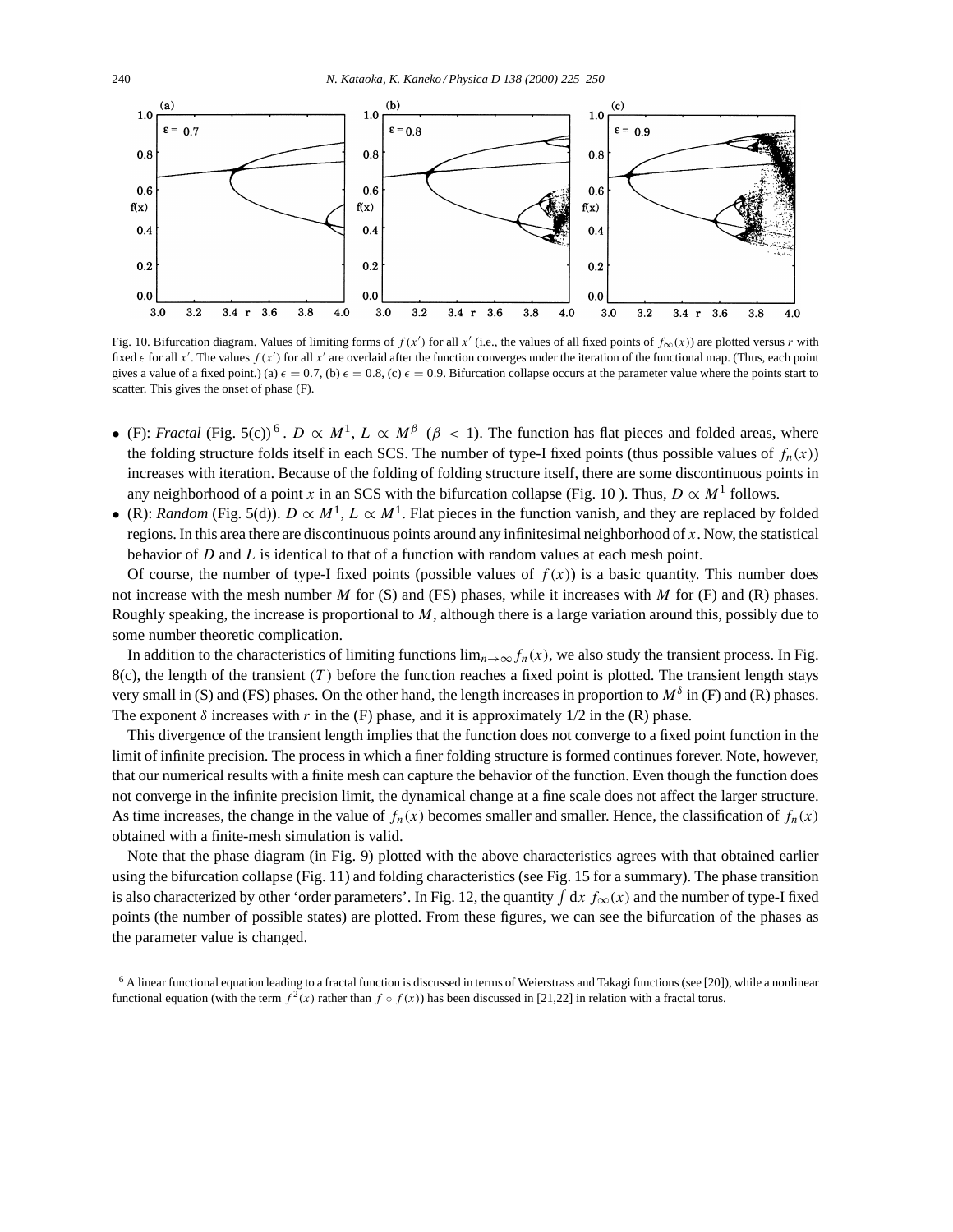

Fig. 11. The function  $f_5(x)$  is plotted for (a)  $r = 3.80$ ,  $\epsilon = 0.90$  and (b)  $r = 3.83$ ,  $\epsilon = 0.90$ . They correspond to parameter values before and after the collapse of the lower bifurcation branch. In (a), there remain two self-contained sections indicated by the squares. In (b) the SCS at the lower value is collapsed, while the upper SCS remains.



Fig. 12. The parameter r dependence of some characteristics. (a) The quantity  $\int dx f(x)$  versus r with fixed  $\epsilon$ . (b) The number of type-I fixed points versus r with fixed  $\epsilon$ , with mesh size 4096. As mentioned, there are effects introduced by the finite size of the mesh: addition of pseudo type-I fixed points near a tangent bifurcation, and missing type-I fixed points with a large slope in the random phase. To remove the former effect, we count a series of three type-I fixed points  $(x = (i - 1)/M, i/M,$  and  $(i + 1)/M)$  as one fixed point.

The value  $\int dx f_{\infty}(x)$  is governed by a dominant step structure for small r. At the first and second bifurcation points, there are cusps in the integral. After the first bifurcation collapse, the integral does not change smoothly as a function of the parameter  $r$ . Rather, it begins to exhibit sensitive dependence on  $r$ . At the last bifurcation leading to the (R) phase, there is a large jump in the integral due to the collapse of the SCS.

Such bifurcation structure is also seen in the change of the number of type-I fixed points, plotted in Fig. 12(b) (for  $M = 4096$ ). The number remains small (three or fewer) up to the second bifurcation. At the second bifurcation leading to (FS), it starts to increase slightly. After the first bifurcation collapse, the number jumps to a much larger value.

In the present and last two sections we have discussed the function dynamics for the case  $\epsilon \neq 1$ , starting from a single-humped map. For  $\epsilon = 1$ , our dynamics is nothing but normal iteration of the logistic map. In this case,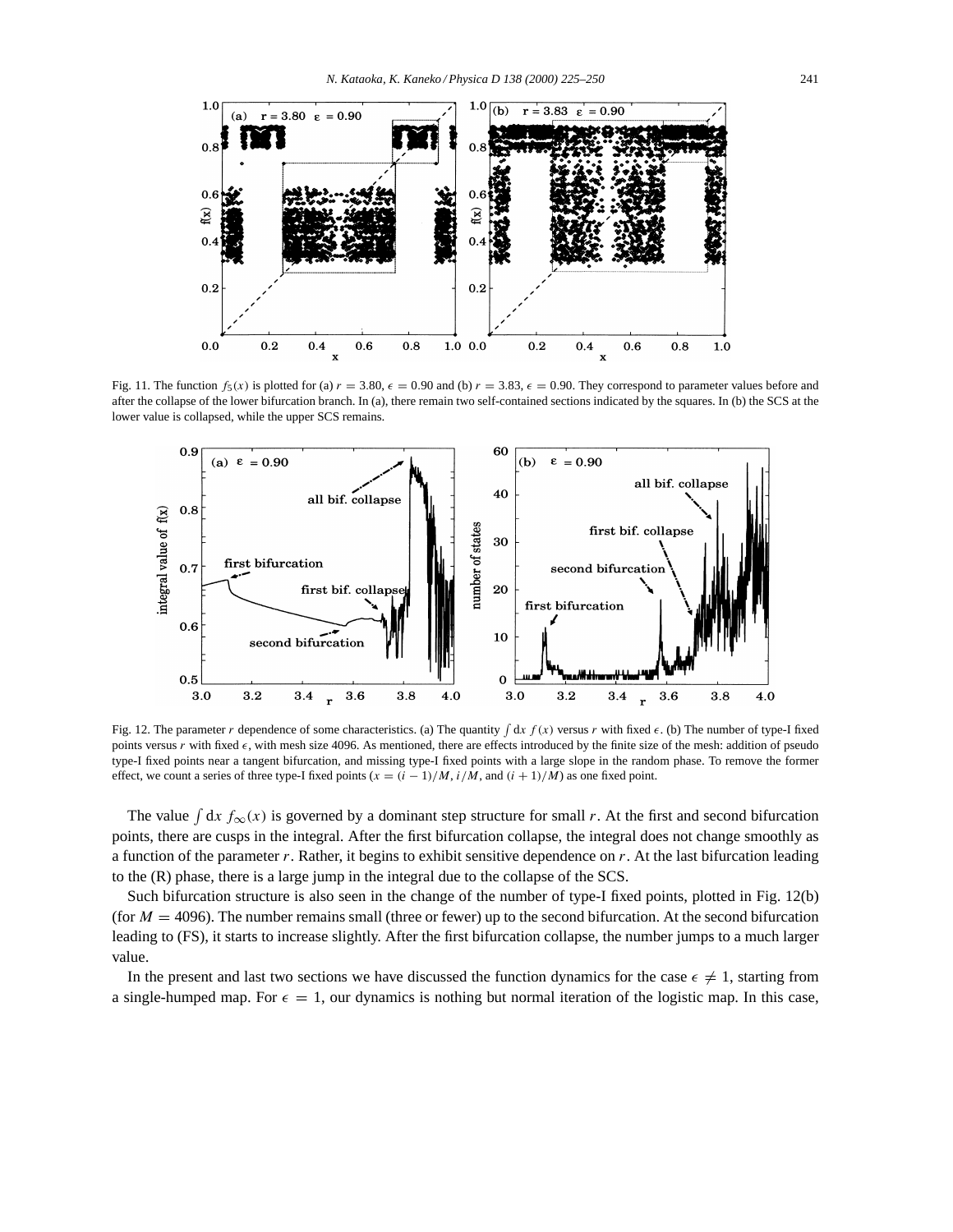'bifurcation collapses' occur at the same parameter. The function  $f_n(x)$  exhibits fixed, periodic and chaotic behavior, as in the bifurcation of the logistic map. (In a finite-mesh computation, the number of type-I fixed points is much larger than the case  $\epsilon$  < 1, while periodic points are also frequently observed there.)

#### **9. Periodic attractor**

To this point, we have focused on the fixed point solutions in the case  $\epsilon \neq 1$ . Although they are not so common, periodic points of  $f_n(x)$  are also observed in the case  $f_0(x) = rx(1-x)$ . In fact, it is often the case that a function with multiple humps evolves into a function possessing periodic points. Even in such case, the function  $f(x)$  is a fixed point for most points, and only at a few points  $x'$ ,  $f_n(x')$  changes periodically. Here we study how such periodic points are constructed in the case that they depend on a finite number of type-II fixed points.<sup>7</sup>

The mechanism allowing for a periodic cycle for  $\epsilon \neq 1$  is different from that for the case with  $\epsilon = 1$ , discussed in Section 4. Here, we focus on the case  $\epsilon \neq 1$ . Periodic attractors for a particular x' with an arbitrary period are constructed as follows. We note that as far as we have examined extensively, a periodic point moves successively on type-II fixed points.

For example, let us design a period-2 solution with  $f_{2n}(x')$  ( $f_{even}(x')$ ),  $f_{2n+1}(x')$  ( $f_{odd}(x')$ ) and  $f_{m+2}(x')$  =  $f_m(x')$ . Our purpose is to arrange the fixed points so that  $f_n(x')$  is mapped to two different fixed points by each step. If  $f_n(x')$  is mapped to a type-I fixed point,  $f_n(x')$  becomes a type-II fixed point. Here, we treat such a case that  $x'$  is mapped to a type-II fixed point. In this case, to have period-2 solution of  $f_n(x')$ , two type-I fixed points and two type-II fixed points must be chosen. We denote type-I fixed points as  $a_1$  ( $f(a_1) = a_1$ ) and  $a_2$  $(f(a_2) = a_2)$  and the correspondent type-II fixed points as  $a'_1$   $(f(a'_1) = a_1)$  and  $a'_2$   $(f(a'_2) = a_2)$ . Now we consider the situation shown in Fig. 13(a), where it is assumed  $f_{even}(x') = a'_1$  and  $f_{odd}(x') = a'_2$ . The condition for period-2 is given by

$$
f_{\text{odd}}(x') = (1 - \epsilon)f_{\text{even}}(x') + \epsilon f \circ f_{\text{even}}(x'), \qquad f_{\text{even}}(x') = (1 - \epsilon)f_{\text{odd}}(x') + \epsilon f \circ f_{\text{odd}}(x'), \tag{7}
$$

which is written as

$$
a'_2 = (1 - \epsilon)a'_1 + \epsilon a_1, \qquad a'_1 = (1 - \epsilon)a'_2 + \epsilon a_2.
$$
 (8)

From this equation,  $a_1$ ,  $a_2$  are determined by  $a'_1$ ,  $a'_2$  (or vice versa) as

$$
\begin{pmatrix} a'_1 \\ a'_2 \end{pmatrix} = \frac{\epsilon}{1 - (1 - \epsilon)^2} \begin{pmatrix} (1 - \epsilon) & 1 \\ 1 & (1 - \epsilon) \end{pmatrix} \begin{pmatrix} a_1 \\ a_2 \end{pmatrix}.
$$
 (9)

If this condition is satisfied for  $a_1$ ,  $a_2$ ,  $a'_1$  and  $a'_2$ ,  $f_n(x') = f_{n+2}(x')$ .

A function of an arbitrary period is constructed in the same way as one of period 2. To construct a solution of period N, we introduce N type-I fixed points denoted by  $a_i(i = 1, 2, ..., N)$  and N corresponding type-II fixed points denoted by  $a'_i(i = 1, 2, ..., N)$  with  $f_n(a'_i) = a_i(i = 1, 2, ..., N)$ . For  $f_n(x')$  to change the values  $a_i'(i = 1, 2, \dots, N)$  cyclically, the fixed points have to satisfy the condition

<sup>&</sup>lt;sup>7</sup> When there are an infinite number of type-II fixed points, the function dynamics can generate some dynamic rule, as exists in the systems mentioned in the context of the third and fourth problems in Section 1. These dynamics have more variety, including chaos, or 'meta-chaos', as will be reported in a subsequent paper [15]. 'Meta-chaos' consists of dynamics in which the evolution rule itself changes chaotically. These dynamics have stronger orbital instability than chaos, in the sense  $\exp(n^2)$  or faster with time n.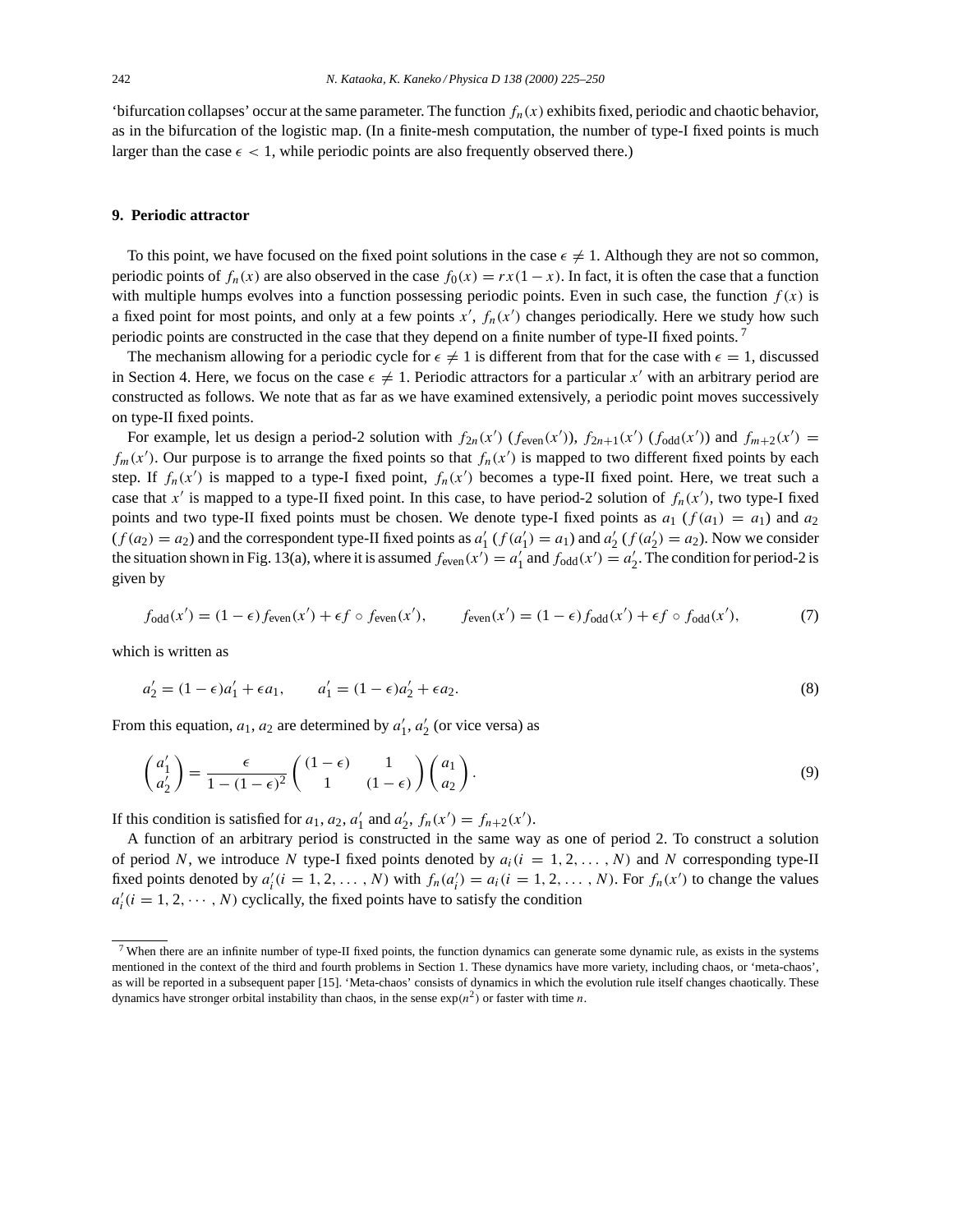

Fig. 13. Periodic structures. (a) and (b) are schematic representations to show how at a given point  $x = x'$  (a) or  $x = x''$  (b) shows a period-2 motion. In the representation,  $a_i$  is a type-I fixed point, while  $a'_i$  is a type-II fixed point mapped to it. The value of  $f_n(x')$  changes with period 2, where x' is mapped to  $a'_i$ . In (b), the hierarchical configuration of periodic structure is shown, where  $f_n(x'')$  changes with period 2, mapping to the periodic points  $x'_i$ . (c) An example of  $f_0(x)$  giving a period-3 cycle. By starting from a function given by solid line,  $a_1 = 1$  and  $a_2$ ,  $a_3 = 0$ are type-I fixed points, and  $a'_1, a'_2, a'_3$  are type-II fixed points mapped to  $a_1, a_2, a_3$ , respectively. Then, the function values  $f_n(x)$  in our model at small black points are mapped with period 3 as  $a'_1$ ,  $a'_2$  and  $a'_3$ , successively. As an example, the period 3 behavior is indicated by the white points and the arrows. (d) A return map with starting  $f_0(x)$  as (c) for all  $(f_n(x'), f_{n+1}(x'))$   $(n = 1000-1010)$  with  $M = 8000$ . All  $f_n(x')$  fall to a fixed point or a period-3 attractor. In general, a map with k humps has the possibility to form k-periodic points.

$$
\begin{pmatrix} a'_1 \\ a'_2 \\ \vdots \\ a'_N \end{pmatrix} = \frac{\epsilon}{1 - (1 - \epsilon)^N} \begin{pmatrix} (1 - \epsilon)^{N-1} & (1 - \epsilon)^{N-2} & (1 - \epsilon)^{N-3} & \dots & 1 \\ 1 & (1 - \epsilon)^{N-1} & (1 - \epsilon)^{N-2} & \dots & (1 - \epsilon) \\ \vdots & \vdots & \vdots & \ddots & \vdots \\ (1 - \epsilon)^{N-2} & (1 - \epsilon)^{N-3} & (1 - \epsilon)^{N-4} & \dots & (1 - \epsilon)^{N-1} \end{pmatrix} \begin{pmatrix} a_1 \\ a_2 \\ \vdots \\ a_N \end{pmatrix}, \qquad (10)
$$

which is obtained in the same way as in the period-2 case.

If an initial function is continuous and has the type-I and II fixed points  $a_i$  and  $a'_i$  for  $i = 1, ..., N$ , there are some points  $f_n(x')$  which are period N. An example of the shape of such a  $f_0(x)$  is displayed in Fig. 13(c) for the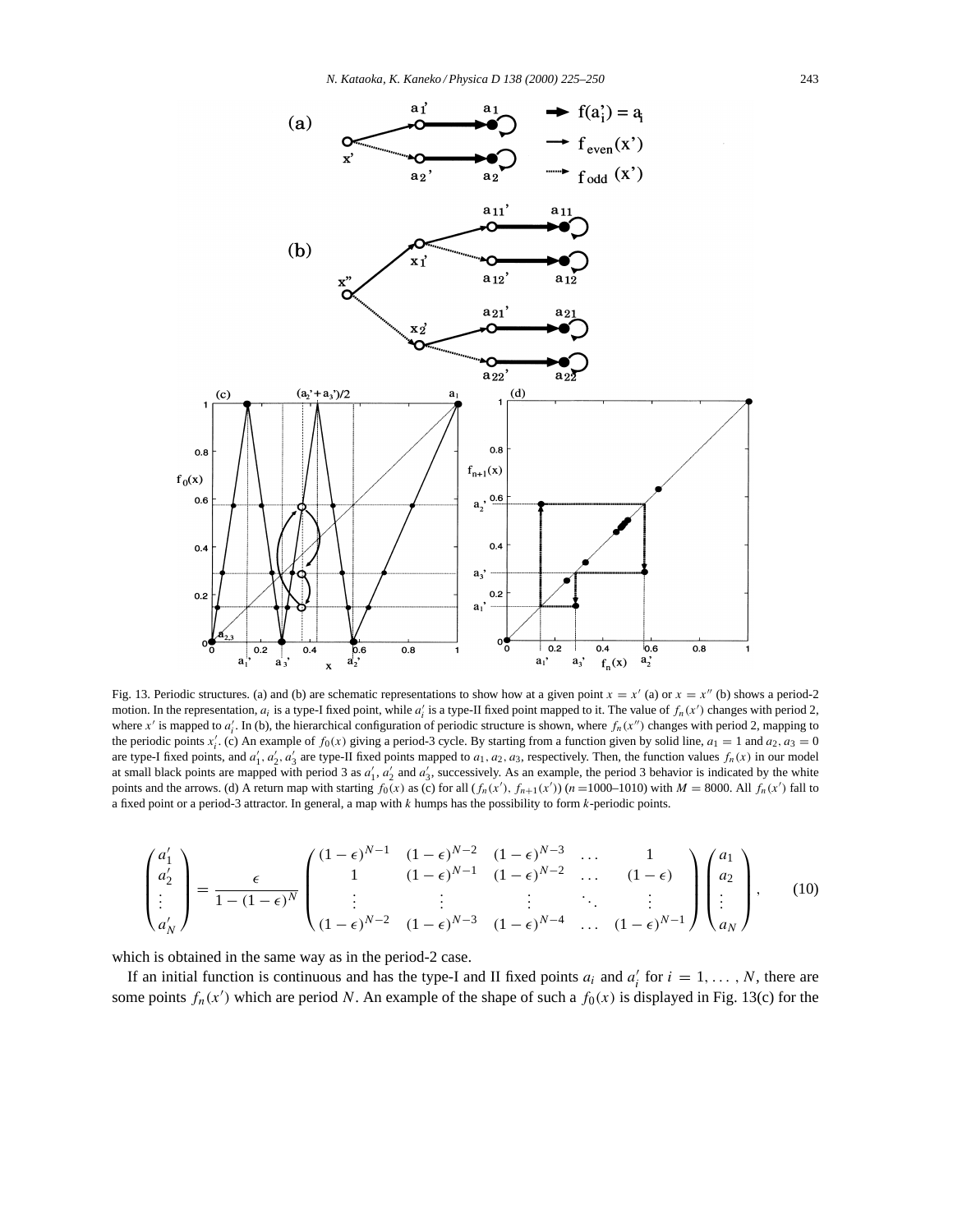case  $N = 3$ . The map has period-3 points plotted with small black points. If all  $a_i$  except one are 0, the function of period  $N$  has  $N$  hills and  $N$  valleys. Indeed, an  $N$ -humped initial function has the potential to possess period- $N$ points. <sup>8</sup>

We have carried out simulations starting from an initial function with many humps. As expected, the limiting function consists of type-I and type-II fixed points, that form a step, folded step, fractal, and random phases, depending on  $\epsilon$  and the height of the humps. Within these structures, periodic points are embedded. For several values of x', the function  $f_n(x')$  falls on the same periodic cycle mapping the same type-II fixed points. In Fig. 13(d), the return map starting from Fig. 13(c) for all  $(f_n(x'), f_{n+1}(x'))$  is displayed  $(n = 1000-1010)$ . This return map was produced given by a computer simulation with  $M = 8000$ . All  $f_n(x')$  fall onto a fixed point or onto a period-3 attractor, and  $f_n(x)$  is a period-3 function as a whole.

The values of the period-3 function  $f_n(x')$  for several points  $x'$  often oscillate synchronously with the same phase. Before  $f_n(x)$  falls onto a periodic point, the function often takes the same  $f_n(x)$  value for several values of x. Later, the function  $f_n(x)$  is mapped to type-II fixed points, and starts to form a cycle. In this case, all  $f_n(x)$  for these x' values oscillate synchronously.

Hierarchical organization of periodic points is also possible. Noting that for a k-periodic point  $f_n(x')$  takes the same value every  $k$  steps, we can construct a new periodic point by utilizing other periodic points. First, we select one period-k point. If another point  $f_n(x'')$  is mapped to this point after k steps, the k-periodic  $f_n(x')$  acts as a fixed point for  $f_n(x'')$ , and a consistent hierarchical equation can be constructed. For this, we have to prepare period-k points  $x'_1, \ldots, x'_k$  that are used to make a new period-k point, where each k-periodic point acts as a fixed point for  $x''$  per k steps. Thus, the required number of k-periodic points to make a new one is k. If each period-k point acts as a fixed point for  $f_n(x'')$ ,  $f_n(x'')$  will also have period k. Thus, we can obtain a hierarchical periodic point  $f_n(x'')$ depending on other periodic points.<sup>9</sup>

For example, we select two period-2 points (see schematic configuration Fig. 13(b)). Two period-2 points,  $f_n(x_1')$  and  $f_n(x_2')$  are mapped to type-II fixed points as  $f_{even}(x_1') = a_{11}', f_{odd}(x_1') = a_{12}',$  and  $f_{even}(x_2') = a_{21}',$  $f_{odd}(x'_2) = a'_{22}$ , respectively. If  $f_n(x'') = x'_1$  for even n and  $f_n(x'') = x'_2$  for odd n,  $f_n(x'')$  is mapped to  $a_{11}$  and  $a_{22}$  alternatively. This condition is given by

$$
f_{\text{odd}}(x'') = (1 - \epsilon) f_{\text{even}}(x'') + \epsilon a'_{11}, \qquad f_{\text{even}}(x'') = (1 - \epsilon) f_{\text{odd}}(x'') + \epsilon a'_{22}.
$$
 (11)

The above equation has the same form as Eq. (9). If  $a_{11}, \ldots, a_{22}$  and  $a'_{11}, \ldots, a'_{22}$  support two period-2 points and  $x'_1$ ,  $x'_2$ ,  $a'_{11}$  and  $a'_{22}$  satisfy the above condition,  $f_n(x'')$  evolves by period-2.

In the same way period- $k$  points which depend on  $k$  period- $k$  points can be constructed. Also, hierarchical construction for the next level periodic function can be carried out in the same manner.

In the fractal and random phases, the evolution leads to infinite type-I fixed points. In the present paper, however, we have discussed only the construction of periodic solutions using a finite number of type-I and type-II fixed points. If there is a continuous interval consisting entirely of type-II or type-I fixed points, the evolution of the function itself starts to be governed by some mapping generated by this interval of fixed points. Then, quasi-periodic, chaotic, and 'meta-chaotic' evolutions of function are possible, as will be discussed in a subsequent paper [15].

<sup>&</sup>lt;sup>8</sup> Even by starting from a single-humped initial function, a function with two humps can be formed at the next step if  $\epsilon$  is not small. Hence, an initial single-humped function also has potential to form periodic points, and in fact we have observed a few such cases in simulations.

<sup>&</sup>lt;sup>9</sup> Since periodic points discussed earlier are mapped to type-II fixed points, they may be regarded as type-III. In this hierarchy, the periodic points that are constructed here may be regarded as type-IV. Such hierarchy will be discussed in a subsequent paper in detail.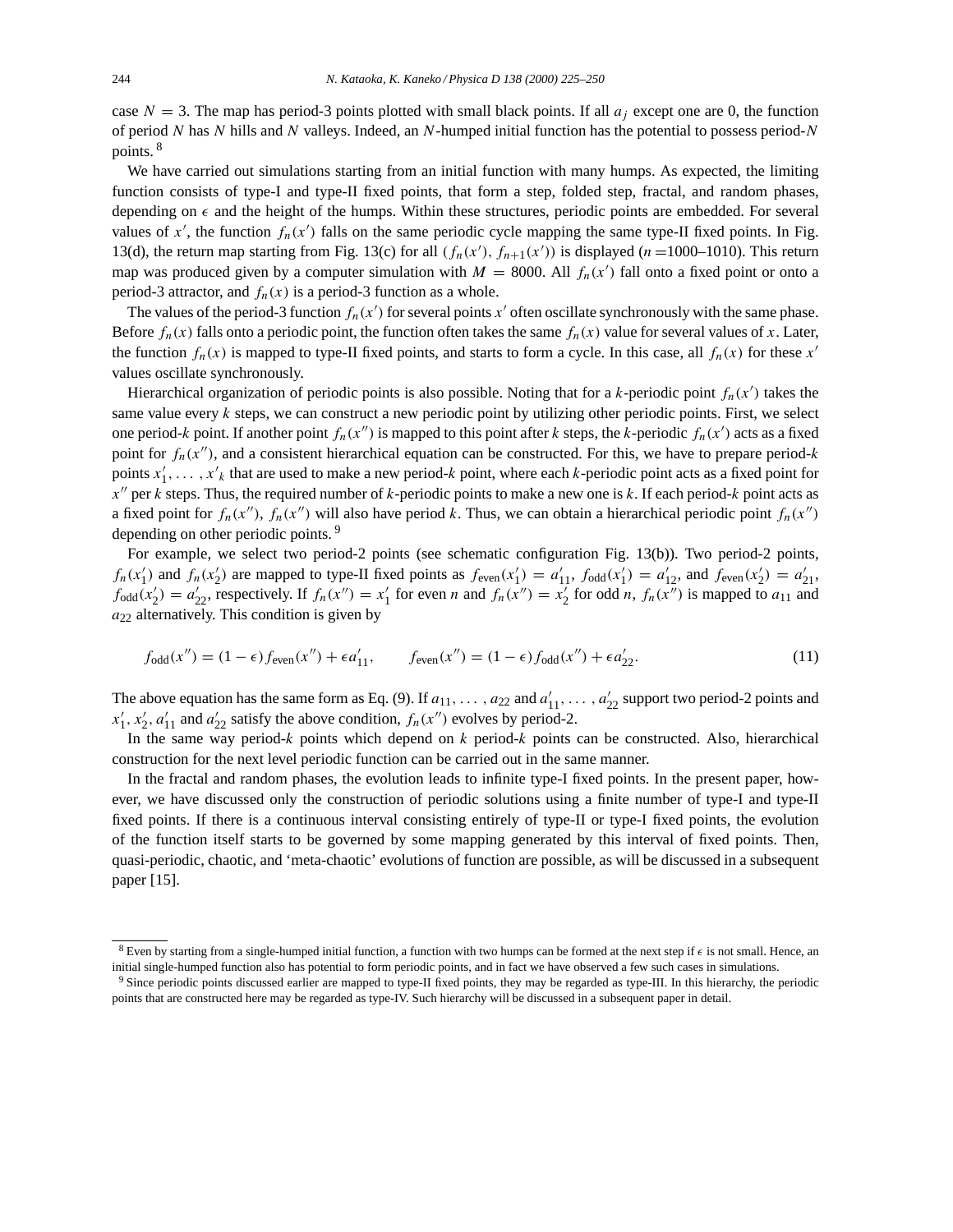

Fig. 14. Classification of the network. Once an initial network is given, it is separated into cyclic networks and lines.

#### **10. Summary**

In the present paper, we have introduced a simple functional map to consider a dynamical system in which rules and variables (or objects) are not distinguished at the initial time. A simple (possibly the simplest) universal model was introduced to study such a situation as a map describing the dynamics of a function.

As a first step, we studied the case in which the dynamics are given simply by  $f \circ f(x)$ , which can be thought of as defining the way the network (Fig. 14) is reconnected. Its elementary cyclic structures were revealed. In Section 4, we illuminated some of the basic structures of our functional map. We found that the type-I and type-II fixed points provide the elementary core structure. A type-I fixed point is mapped to itself under  $f(x)$  ( $x^I = f(x^I)$ ) and forms a basis of symbolization in the abstract language space  $(x)$ . A type-II fixed point  $x^{\text{II}}$  is mapped to a type-I fixed point under  $f(x)$  ( $x^I = f(x^II)$ ). The concept of an SCS was also introduced as a region in which the functional dynamics remain confined within the region in question.

The articulation process studied here is a process in which intervals of x are classified according to how  $f_n(x)$ converges to divided intervals consisting of type-II fixed points, while each type-I fixed point corresponds to a symbol for each articulated object. The function as a filter articulates the continuous world  $x$  into a set of segments on each of which  $f_n(x)$  assumes a distinct constant value.

Starting from a monotonic function, a piecewise constant solution is reached as a fixed function. Each step consists of a continuous set of type-II fixed points mapped to the same type-I fixed point. This step function is the simplest example for the articulation process. In Sections 5–8, we studied the evolution from a single humped map, where the folding of the function to itself can lead to many type-I fixed points. Depending on the degree of folding, the limiting forms of  $f_n(x)$ ,  $\lim_{n\to\infty} f_n(x)$  are classified as step (S), folded step (FD), fractal (F) and random (R) phases. These phases are characterized by the mesh number dependence of the number of type-I fixed points and discontinuous points and of the length of the function defined in Section 8 (see Fig. 15).

| $_{\bf phase}$ | D(M)          | L(M)               | T(M)                   | bifurcation                         |
|----------------|---------------|--------------------|------------------------|-------------------------------------|
| step           | const         | const              | small                  | second bifurcation                  |
| folded step    | const         | const              | small                  |                                     |
| fractal        | $\propto M^1$ | $\alpha M^{\beta}$ | $\sigma$ M $^{\delta}$ | $\Box$ first bifurcation collapse   |
| random         | $\propto M^1$ | $\sigma$ м $^1$    | $\sigma M^{1/2}$       | $\supset$ last bifurcation collapse |

 $\beta$  < 1 and  $\delta$  < 1/2

Fig. 15. Characteristics of the four phases.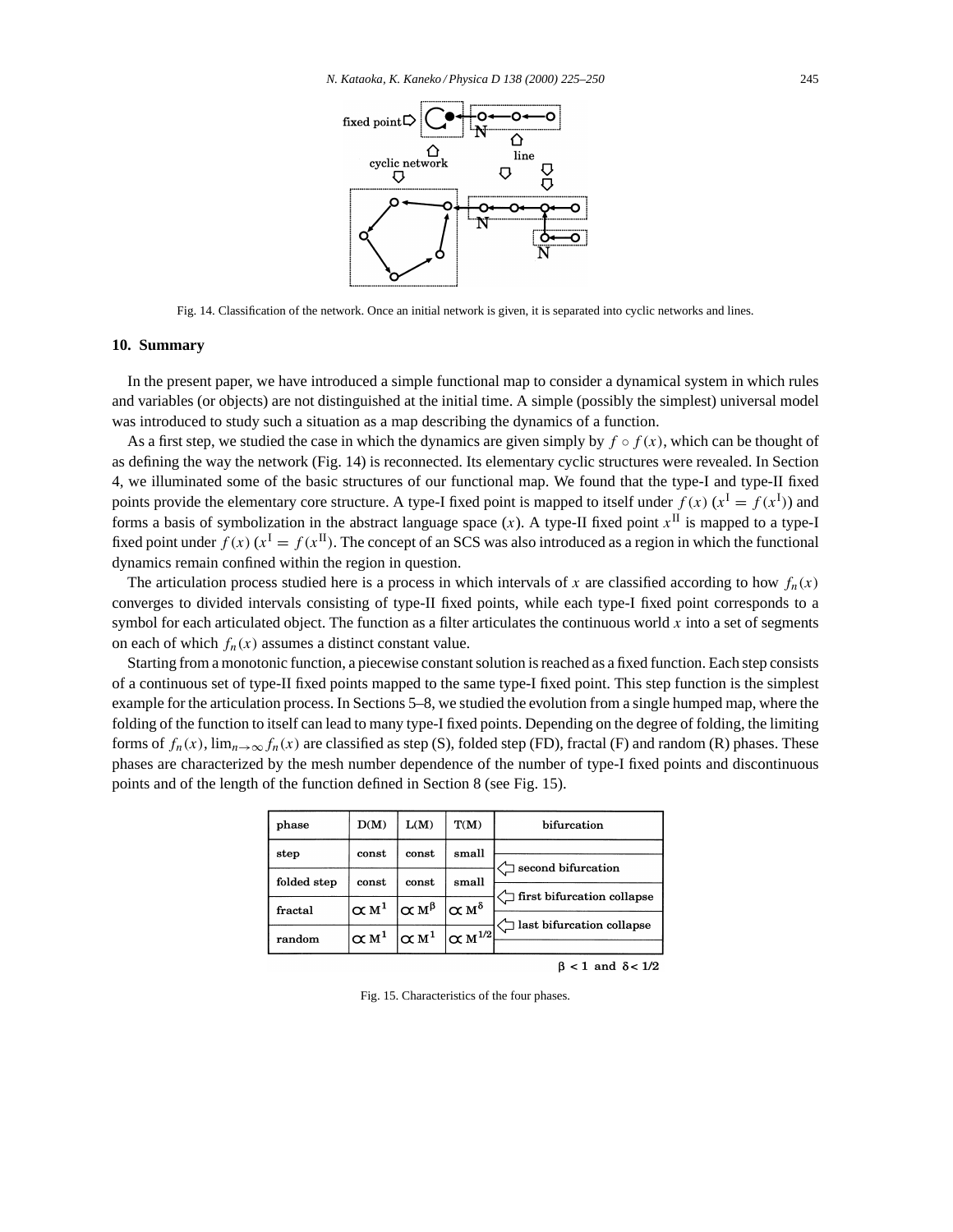In the step and folded step phases, as in the case for a monotonic function, our functional dynamics lead to a partition of x into a continuous interval  $[x_i, x_{i+1}]$  in which  $f(x)$  assumes a constant value (const<sub>i</sub>). Rigid, fixed articulation structure is formed there. The difference in the degree of folding distinguishes the (FS) and (S) phases. In the fractal and random phases, the function successively forms smaller and smaller articulation structures (Sections 6 and 7). In the fractal phase, successive foldings are restricted within SCS and  $f_n(x)$  outside the SCS is folded by the SCS. In the random phase, the whole interval folds itself and forms successively smaller structures. In these two phases, finer structures are formed successively, and a fixed point function is not reached in the limit of an infinite number of mesh points. In Section 9, we constructed periodic functions using a finite number of fixed points. Hierarchical periodic points were also constructed by assuming new periodic points  $x''$  mapped to a higher-level periodic point  $x'$   $(f(x'') = x')$ .

## **11. Discussion**

Note that the type-I and type-II fixed points provide a basis to have the five requisites discussed in Section 1. These fixed points give a core structure to the network, obtained through the iteration process. One might say, in some sense, that with the emergence of type-I and type-II fixed points, code and encoding become separated. Such separation is not limited to these two types of fixed points. The distinction between SCS and the points outside these provide a separation of self-referenced units and the structure mapped to them. Summing up, the evolution of our dynamics can capture

- core structure (prototypes) as fixed points,
- folding structure (categories) in SCS, which leads to the articulation of the network and alters the folding structure itself,
- the points outside SCS intervals that are mapped to some SCS (entailed categorization by categories).

Note that the above described structure of our model corresponds well with the separation of cognition and notion in language. Out of an inarticulate and time-variant network, some invariant structures are separated as a rigid structure through iterations. This rigid structure, at the lowest level, is given by fixed points, while a set of SCS provides such rigid structure at a higher level. The configuration of fixed points can provide a base for periodic motion of other points, while SCS have the role of controlling the remaining, vague part. With the rigid parts, some structures are articulated. This rigid part provides a basis to describe the web of relationships or circulation of signs.

When an initial function (a single-humped map) is given, the SCS for the function is the whole domain. Through iterations, time-invariant parts and time-variant parts can be separated. The dynamics of variant part (that lie outside SCS intervals) is governed by that of the function within the invariant (SCS) part, while the invariant part also is mapped to variant parts before it forms the SCS. During the transient process to form the invariant part, the dynamics of the invariant part may depend on variant parts also. In addition to the above roles of the variant part, it can create some relationships between elements within it.

The function  $f(x)$  for points x outside the SCS intervals can form some relationships through the folding mechanism before the function is mapped into SCS. For example, synchronization  $f_n(x') = f_n(x'')$  can be reached during the transient step before the function is mapped to a rigid part. Although the rigid invariant part governs the dynamics of  $f_n(x)$  later, this synchronization relationship, which is invariant later, is determined only by the dynamics within the variant part. We may say that the invariant part is the basis to describe the circulation of signs (the rigid part being a 'stable element' in the sea of relations), and that the dynamics of the variant part is determined by the invariant part. After some iterations, the synchronization is dealt as 'social' redundancy by the invariant part.

In fact, within this context, the term 'prototype' was introduced in cognitive linguistics [10]. For example, language is constrained by the structure of the human body. The linguistic structure (prototype and category) suitable for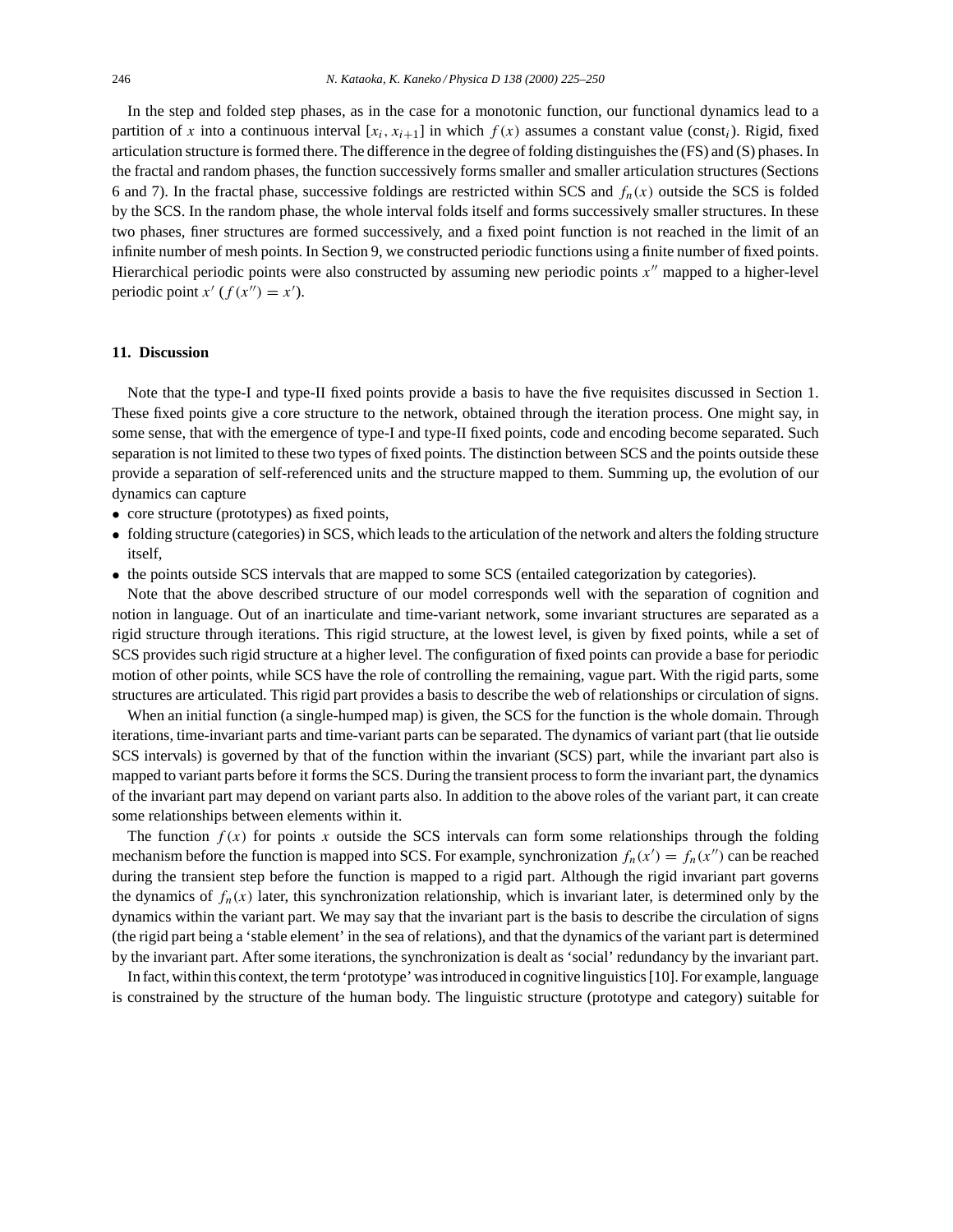the human body (which enables one to iterate language as symbols) is the foundation for the speech act. The basic structure of the human body is common for all humankind, and for this reason we have common linguistic structure. This common structure is rigid (invariant) with respect to the iteration, just like the fixed point of our model. This rigidness provides the possibility of speech act that is common in a society. Of course, if the entire articulation is common for all individuals, there is no novelty. The prototype gives only a foundation for language and the category can be articulated in various ways.

Although the speech act is restricted by the condition of the body, there is some redundancy in the language network with regard to describing something. In our system, such redundancy is seen in the points lying outside the SCS intervals, where some 'synchronization' is generally observed, driven identically by a prototype structure in SCS. Such 'synchronization' is attained through iteration of the functional mapping within the region outside the SCS intervals, before  $f(x)$  is mapped to x in an SCS.

With the change of the bifurcation parameter in our model, a section is no longer an SCS when a function value in the section starts to be mapped to outside of the section. Then, a larger network structure with mutual reference is formed, as is seen in the collapse of bifurcation in our model. Such collapse of prototype structure is also a concern of cognitive linguistics.

In the fractal and random phases of our model, successively smaller core structures are formed through the folding process. Novel core structures can be formed ceaselessly in principle. In these phases, the network exhibits a variety of articulation structures, which have sensitive dependence on the initial network. This diversity in the network is a consequence of our model, where, in contrast to typical artificial intelligence studies, rules and objects are not separated in the beginning, and a table between the two is not given in advance.

It should be noted that the above described structure of prototype and category, as well as the capacity for novelty and diversity, are a consequence of a dynamical system with a self-reference term and initial folding structure. Such structure is universally observed as long as our dynamics includes  $f \circ f$  and some folding structure, given, e.g., by a humped mapping. In this sense, we may hope that the present study gives a first step to understand dynamic separation of prototype and category in language, although the model may be abstract and metaphorical at the present stage.

As mentioned in Section 1, such separation is not limited to language, but is often seen in biology, e.g., in the separation of function between DNA and protein. Since self-replication processes in life require a self-referential structure,  $^{10}$  the present study may give some insight into biological organization [26].

With folding structure, a function does not always reach a fixed point for all  $x$  values. In Section 9, we explicitly demonstrated the existence of periodic motion of a function value by choosing an initial function suitably. The value is mapped to several type-II fixed points periodically. The connection defined by  $x \to f(x)$  dynamically moves over articulated type-II fixed points that are mapped to a 'core symbol' (type-I fixed point). Hence, a dynamic syntax is formed in a hierarchy of periodic points. In Section 9, periodic points mapped to such periodic points are also constructed. Thus, rules over rules can be formed in our model. As mentioned in Section 1, organization of a meta-rule is important in biological problems, including development, cognition, and language. In a subsequent paper we will report on how a rule of a one-dimensional map is formed within our functional dynamics, which allows for periodic, quasi-periodic, chaotic dynamics. There it will be shown explicitly that a rule to change a one-dimensional map itself can be embedded in our functional equation, which allows for 'meta-chaotic' dynamics, where the rule itself changes chaotically, and the orbital instability is stronger than exponential in time. With these dynamical structures, modalities of rule, meta-rule, meta–meta rule, etc., will be formed successively.

In this article, we have studied the case with only one function  $f_n(x)$ . In other words, there is only one self-feedback process for one agent. This use of a single function is, of course, not sufficient to discuss 'social' aspects of language.

<sup>10</sup> For example, the action of DNA is applied to itself in replication.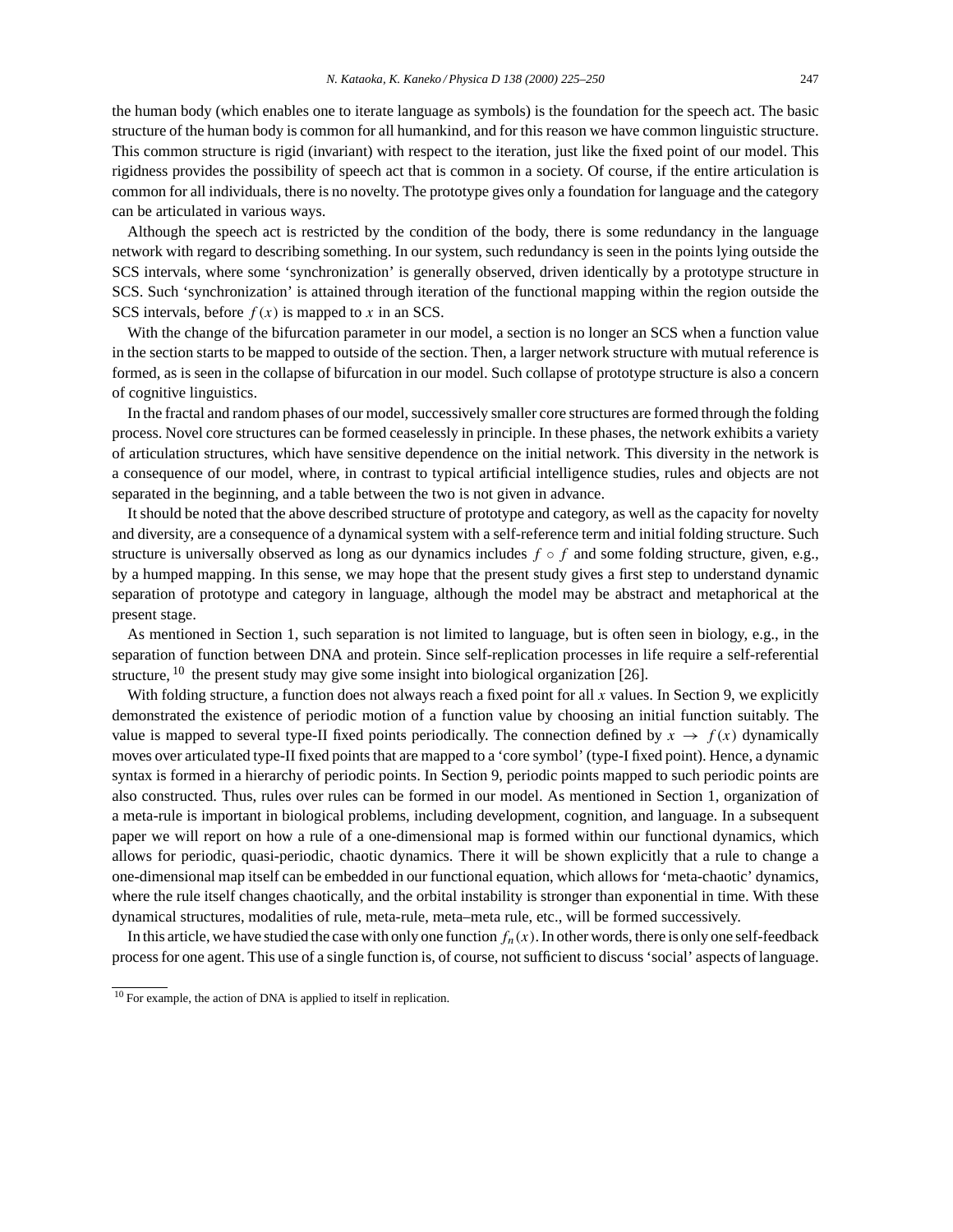For this, functional dynamics with multiple functions  $f_n^i(x)$  (with the term  $f_n^i \circ f_n^j(x)$ ) should be considered to see the articulation and rule-generation process in a society of agents [23]. Note that the results in the present paper are for a special case when the functions agree  $(f_n^i(x) = f_n^j(x))$  through iterations. Indeed, we have often observed such agreement in some preliminary simulations of the multiple functional dynamics case, where the present argument is valid.

Of course, some other extensions should be considered in the future, including the use of a space of higher-dimension than the one-dimensional space used here, 'sequential dynamics' instead of 'parallel dynamics' applied to x, the addition of noise to smooth  $f(x)$ , and so forth. Indeed, some preliminary studies suggest that the basic structures presented in this paper are valid for these extensions.

Finally, it should be mentioned that self-reference structure is mathematically studied as domain theory [24–26], where consistent and non-trivial sets including  $f \circ f$  are constructed. Although there may be some relationship between our fixed-point functions and domain theory (and the establishment of such a relationship will be an important future study), the dynamics in the present approach are missing in domain theory. A bridge between dynamical systems theory and domain theory may be required to construct a mathematical foundation of our functional dynamics, in addition to the construction of a suitable functional space to support our function.

## **Acknowledgements**

The authors would like to thank Drs. T. Ikegami and S. Sasa for discussions. This work is partially supported by Grant-in-Aids for Scientific Research from the Ministry of Education, Science and Culture of Japan. One of the authors (NK) is supported by a research fellowship from the Japan Society for the Promotion of Science.

#### **Appendix A**

In this appendix we investigate the Eq. (4) with a 'discrete mesh' (see Section 4). A simple network which consists of elements arranged cyclically was introduced in Section 4. In general, an initial network is given as  $f_0(i) = j(i, j = 0, \ldots, M-1)$ . In this equation, the functional map changes only the connection from the element  $f(i)$  to the element to which the mapped element  $f(i)$  is mapped, i.e.,  $f_n \circ f_n(i)$ . Here we study the dynamics of such a connection changing among a finite number of elements.

A fixed point is classified as either type-I or II, as mentioned in Section 3. The value  $f(i)$  for these fixed points remains unchanged through the iteration.

When an initial function (i.e., the connection in the graph) is given, the graph is separated into two parts (see Fig. 14):

(i) a cyclic network which consists of M-elements (if  $M = 1$ , it is type-I fixed point),

(ii) a line defined as an  $N$ -length line which does not belong to (i) but connects to either (i) or another (ii) line.

The initial network is represented by a combination of these restricted graphs that are drawn in one stroke, since the number of elements is finite and each element i has one value  $f(i)$ . The allowed graphs are only cyclic networks and lines. A cyclic network is a set of elements in which a bijection exists. In other words,  $f_0(i)$  ( $i = 1, 2, \ldots, M$ ) takes a different value for each *i* in the set, and there is one element *i* in the set for each *j* that satisfies  $f_0^n(i) = j$  $(n = 1, 2, \ldots, M)$ . Hence, the elements of the set are arranged in a cyclic manner. Each element *i* that belongs to this network satisfies  $f_0^M(i) = i$ , where  $f^n(x)$  is the *n*th iterate of the function f. A line consists of N elements, while each element i is mapped to  $f_0(i) = i + 1$  for  $i = 1, 2, \ldots, N$  as displayed in Fig. 14. The last element N is, by  $f_0(N)$ , mapped to another line or a cyclic network.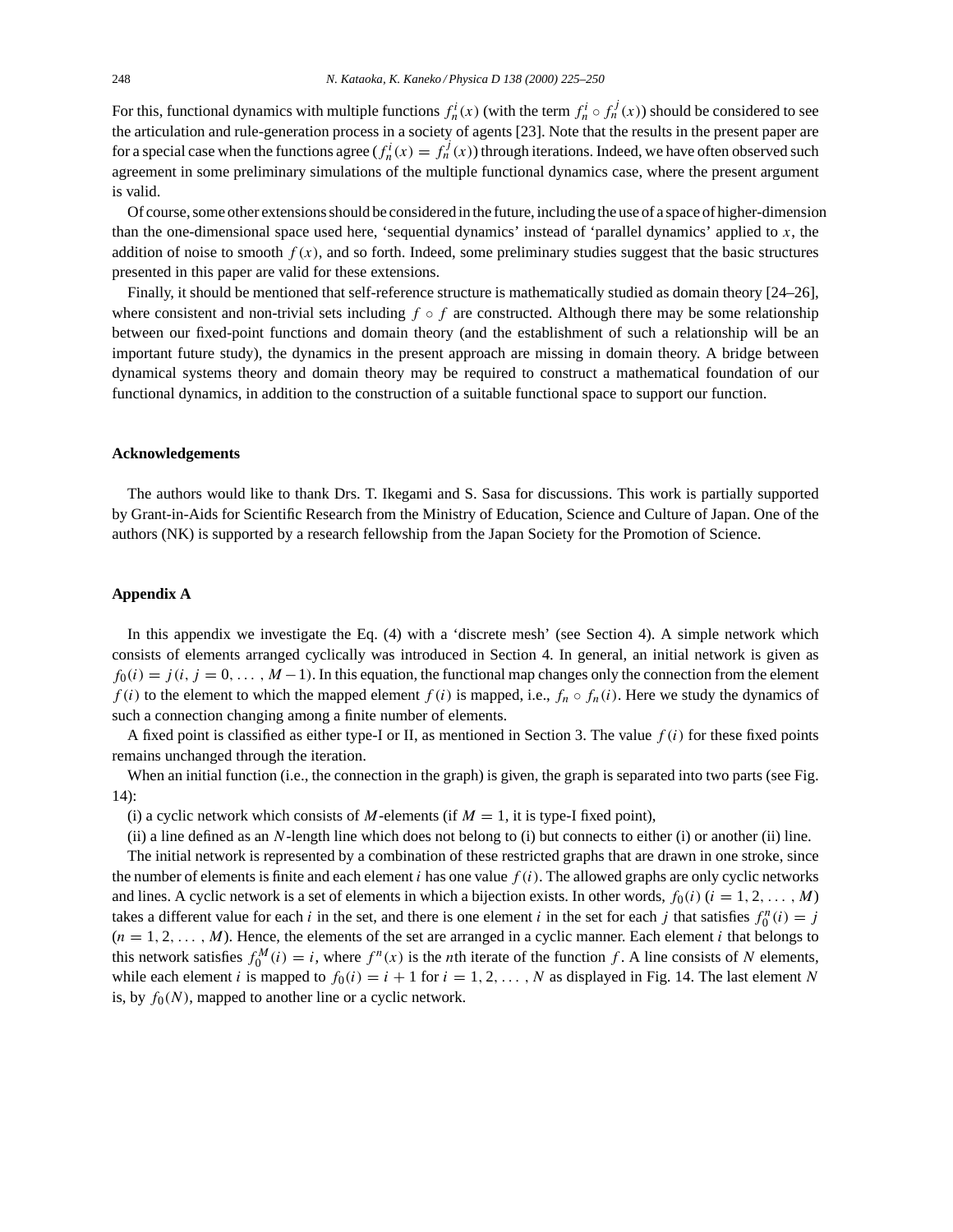If a given initial network possesses some lines, as is easily understood, the network has at least one line that is mapped to a cyclic network (including a type-I fixed point). With the time evolution, lines are attracted to the structure to which element N mapped. Finally, each element which belongs to this line is mapped to an element that belongs to a cyclic network (i.e.,  $f^n(i)$  belongs to a cyclic network). At this stage, elements on the same line evolve in the same way as the elements in the limiting form of the cyclic network.

Hence, to discuss the behavior of the limiting form of the network (i.e.,  $f^{n}(i)$  with large n), we need to consider only the evolution of the M-element cyclic network. Under the iteration of the function, the network is either reduced to disintegrated parts or remains a cyclic network. We call the network 'elementary' if it is not disintegrated into parts under the iteration of the function. A one-element cyclic network (i.e., type-I fixed point) is obviously 'elementary'.

We can always arrange the M elements on a circle, in a cyclic manner as i,  $f(i)$ ,  $f \circ f(i)$ ,  $f \circ f \circ f(i)$ , ... Here we call this  $f_0(i)$  a 'cyclic network'. The evolution of a cyclic network of m elements is shown in Fig. 1 for  $M = 1, 2, \ldots, 7.$ 

We can compute the period  $(P(M))$  for each cyclic network. In this case, each element i connects to its left-hand neighbor at first. After the first iteration, the connection is changed to the next nearest neighbor  $i + 2$ . With the next iteration, the connection is changed to  $i + 4$ . In this way, after *n* iterations, the connection has changed to  $i + 2<sup>n</sup>$ . Since the element is mapped to  $2^n \pmod{m}$  neighbor at the *n*th step, it is convenient to introduce the  $a_n$  given by

$$
a_{n+1} = 2a_n \pmod{M} \tag{A.1}
$$

with  $a_0 = 1$ .

When  $a_n$  reaches  $a_n = 1$ , the M elements form a cycle of period n. On the other hand, if  $a_n$  coincides with one of previous  $a_i(i = 1, 2, ..., n - 1)$ , the network is reduced to a cycle with a period that is a divisor of M.

As seen in Section 4, a cyclic network consisting of an even number of elements is reduced to disintegrated elementary networks, while a cyclic network consisting of an odd number of elements is elementary. By simple calculation, periods of some particular series can be obtained, such as  $P(2^{n} - 1) = n$  and  $P(2^{n} + 1) = 2n$ . It is also found that there is a function  $\Phi(M)$  such that  $P(M) \leq \Phi(M)$  from Euler's theorem. Here, the function  $\Phi(M)$ (*M* is odd) is defined as follows. Let us first decompose *M* into factors of prime numbers as  $\prod_{i=1}^{m} p_i^{\alpha(i)}$ , where  $p_i$  is a prime number. Then  $\Phi(M)$  is defined as the least common multiple among the values  $p_i^{\alpha(i)-1}(p_i-1)$  for  $i = 1, 2, \ldots, m$ .  $\Phi(M)$  satisfies  $2^{\Phi(M)} \equiv 1 \pmod{M}$ , but it is not necessarily the smallest integer satisfying the condition. Hence, the above inequality  $P(M) \le \Phi(M)$  is obtained.

Now let us consider the evolution of a network from a general initial condition. If there are cyclic networks in the initial graph, the elements in the cyclic networks fall onto an elementary network, and they remain in this elementary network. The cyclic network evolves only within the elements included in the initial network (i.e.,  $f^k(x)$  belongs to the network), while the elements belonging to a line are eventually attracted to the network that the last element of the line is mapped to.

Now it is clear how the initial  $f_0(i)$  is reduced to a combination of elementary networks. With the initial function, its configuration has been classified into (i) and (ii). The final function  $f_n(i)$  with  $n \to \infty$  is given by elementary networks (including type-I fixed points), and the elements that are connected to them. If the elementary network is a type-I fixed point, elements on the line connected to it form type-II fixed points.

# **References**

<sup>[1]</sup> F. Waismann, Ludwig Wittgenstein and the Vienna Circle, Oxford University Press, Oxford, 1979.

<sup>[2]</sup> A.J. Ayer, Language, Truth and Logic, Revised Edition, Victor Gollancz, London, 1946.

<sup>[3]</sup> N.R. Hanson, Patterns of Discovery, Cambridge University Press, Cambridge, 1958.